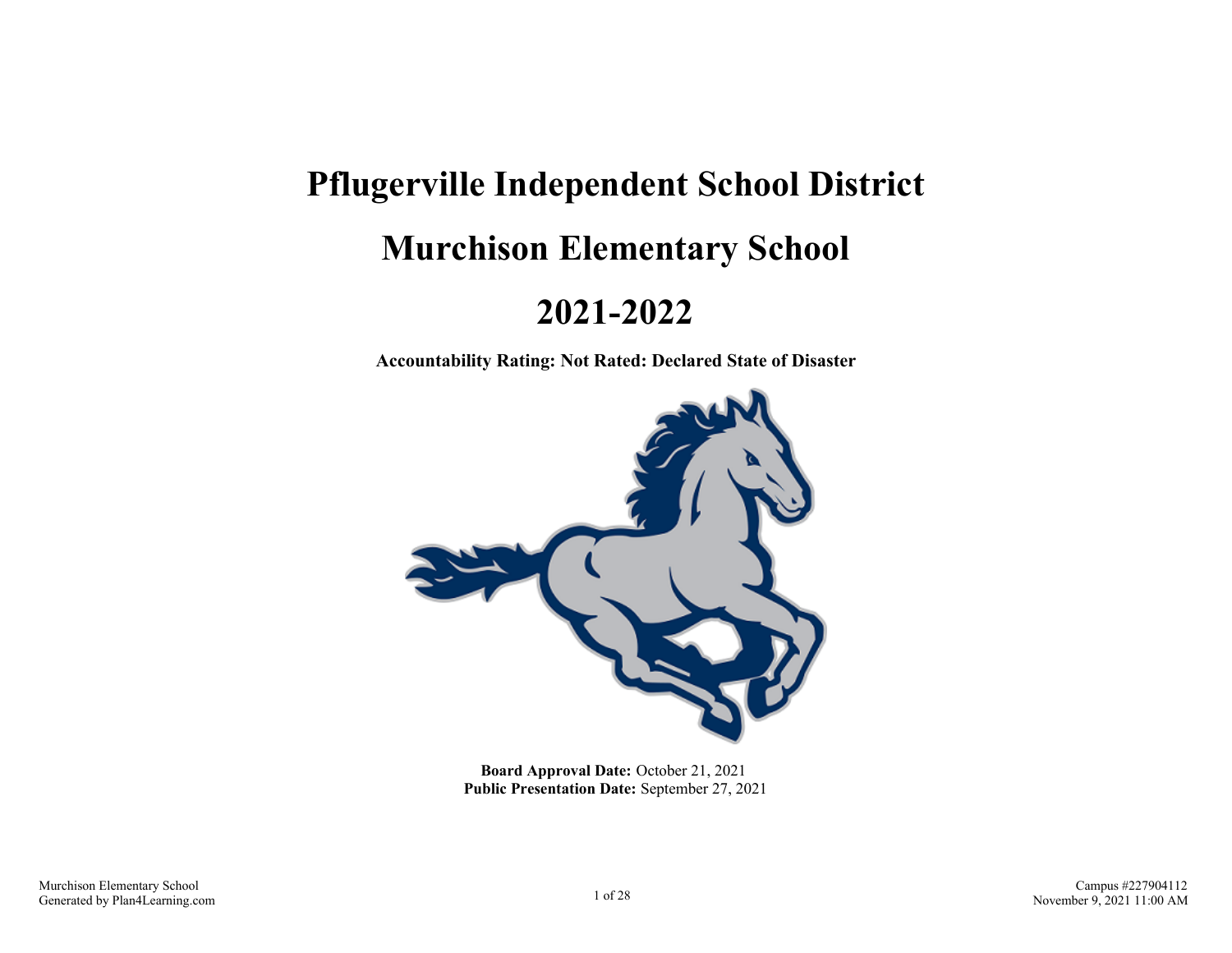## **Mission Statement**

Our mission at Murchison Elementary School is to promote academic excellence in a safe, nurturing environment within a positive atmosphere that unites students, staff and community.

## **Vision**

Building, Belonging, Believing

**~We Are Mustangs~**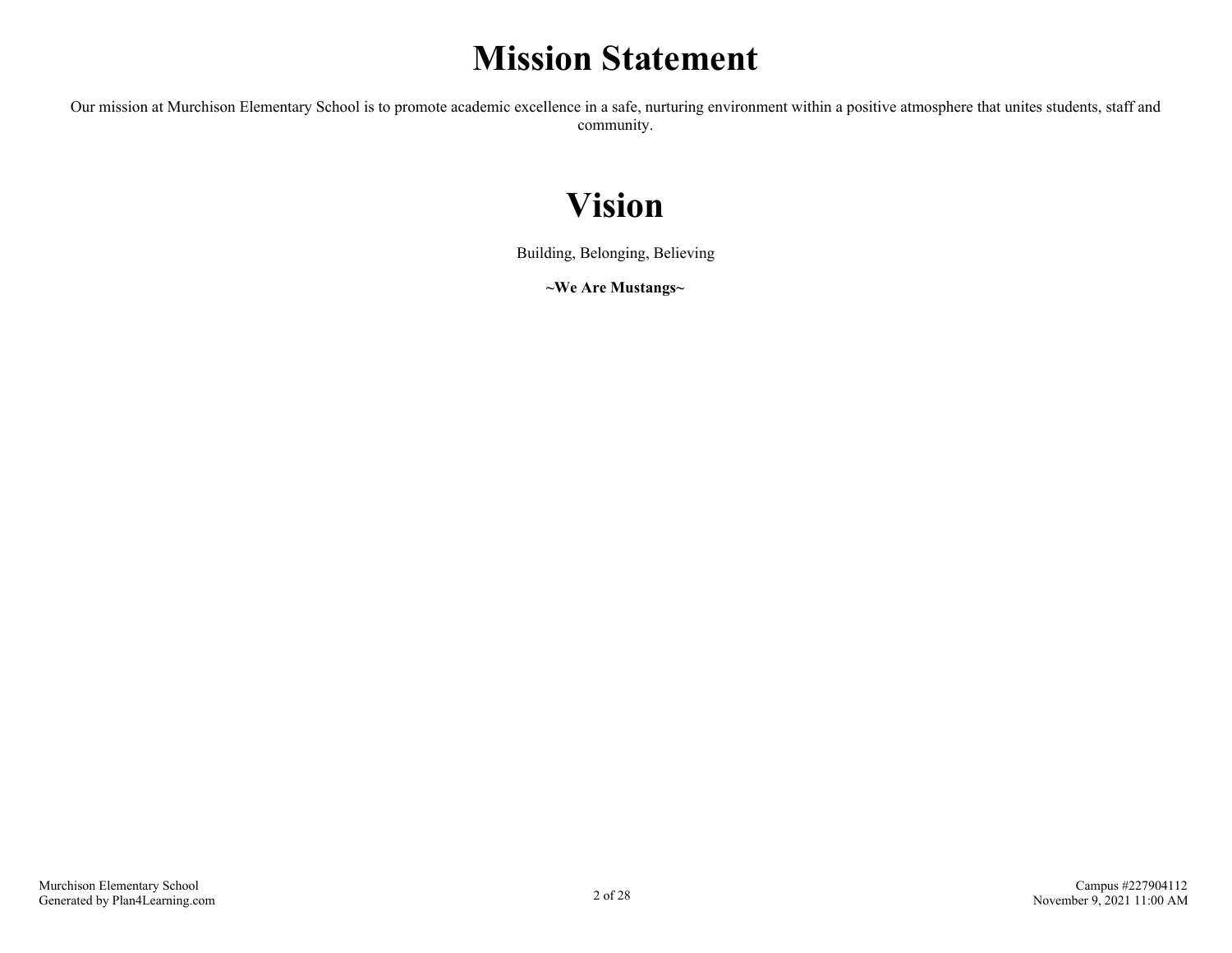### **Table of Contents**

| Comprehensive Needs Assessment                                           |    |
|--------------------------------------------------------------------------|----|
| Demographics                                                             |    |
| <b>Student Learning</b>                                                  | 6  |
| School Processes & Programs                                              | 10 |
| Perceptions                                                              | 12 |
| <b>Priority Problem Statements</b>                                       | 15 |
| Comprehensive Needs Assessment Data Documentation                        | 17 |
| Goals                                                                    | 18 |
| Goal 1: PfISD will recruit, support, and retain teachers and principals. | 19 |
| Goal 2: PfISD will build a foundation of reading and math.               | 21 |
| Goal 3: PfISD will connect high school to career and college.            | 23 |
| Goal 4: PfISD will improve low performing schools.                       | 26 |
|                                                                          |    |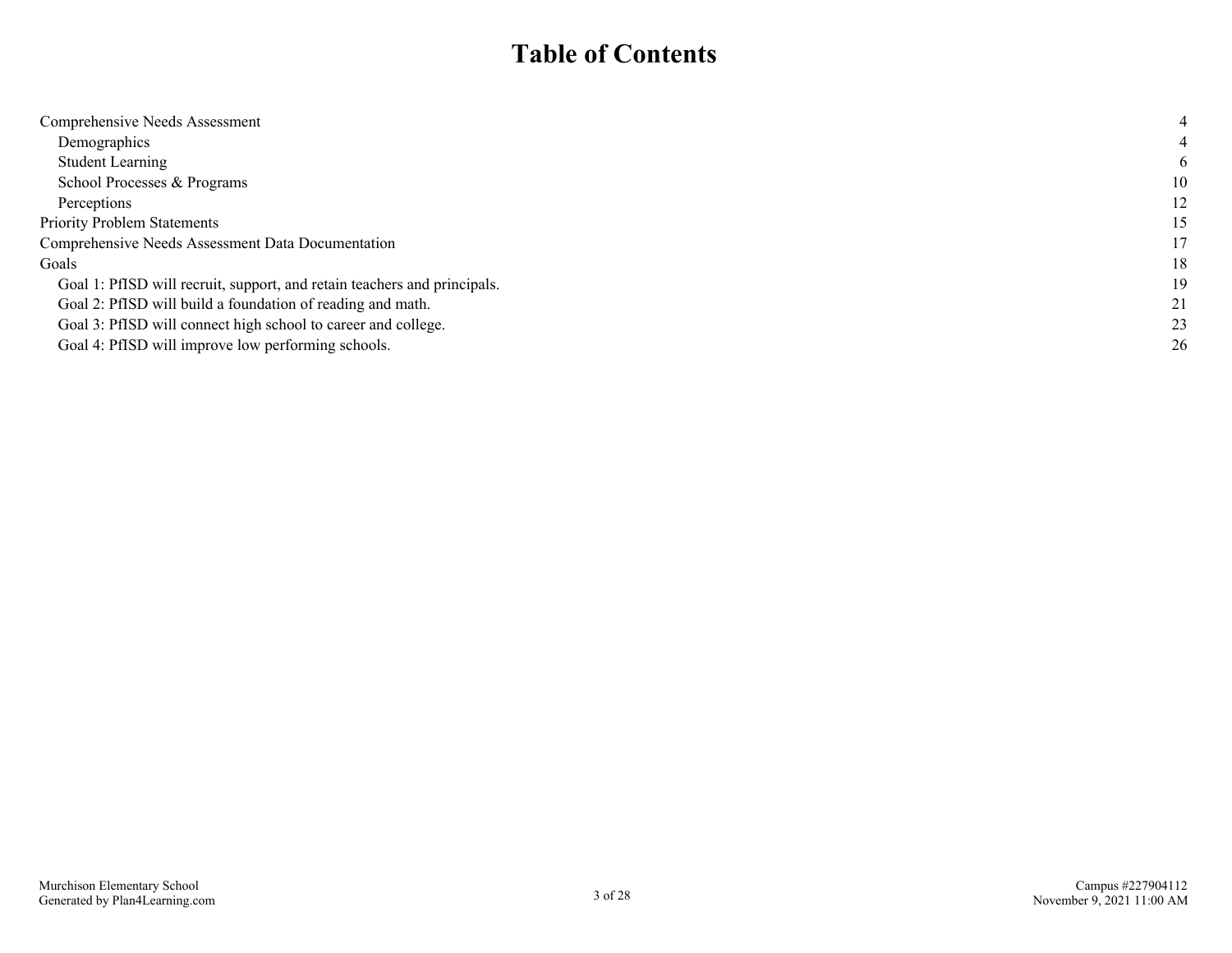## **Comprehensive Needs Assessment**

### <span id="page-3-0"></span>**Demographics**

### **Demographics Summary**

Murchison Elementary is a 21-year-old community school. All students live within two miles of the campus so there is no bus transportation to the school. As one of the largest elementary schools in the district, approximately 80 Murchison teachers and staff serve 790 students and their families, which is a decrease of 37 students from last year and a 68 student decrease from the 2019-2020.

### **Students**

Murchison is fortunate to be growing in the area of demographic diversity. Specifically, the enrollment of students identifying as Asian, Hispanic, and Two or More Races have all increased from the prior year. The student race/ethnicity demographics are 12% Asian, 8% African American, 42% White, 31% Hispanic, and 7% Two or More Races.

| <b>Student Demographics - Murchison Elementary School (Source: TAPR &amp; OnDataSuite)</b> |           |           |           |           |           |  |  |
|--------------------------------------------------------------------------------------------|-----------|-----------|-----------|-----------|-----------|--|--|
|                                                                                            | 2016-2017 | 2017-2018 | 2018-2019 | 2019-2020 | 2020-2021 |  |  |
| Total Enrollment                                                                           | 786       | 814       | 859       | 858       | 827       |  |  |
| African American                                                                           | $10.7\%$  | $9.0\%$   | $9.9\%$   | $8.9\%$   | 8.3%      |  |  |
| Hispanic                                                                                   | 27.2%     | 28.1%     | 28.4%     | 28.6%     | 30.6%     |  |  |
| White                                                                                      | 44.4%     | 44.8%     | $45.3\%$  | 44.9%     | 41.7%     |  |  |
| American Indian                                                                            | $0.3\%$   | $0.1\%$   | $0.1\%$   | $0.1\%$   | $0.1\%$   |  |  |
| Asian                                                                                      | $10.4\%$  | $10.8\%$  | $9.7\%$   | 11.0%     | 11.7%     |  |  |
| Pacific Islander                                                                           | $0.1\%$   | $0.1\%$   | $0.3\%$   | $0.3\%$   | $0.2\%$   |  |  |
| Two or More Races                                                                          | $6.9\%$   | $7.0\%$   | $6.3\%$   | 6.3%      | 7.3%      |  |  |

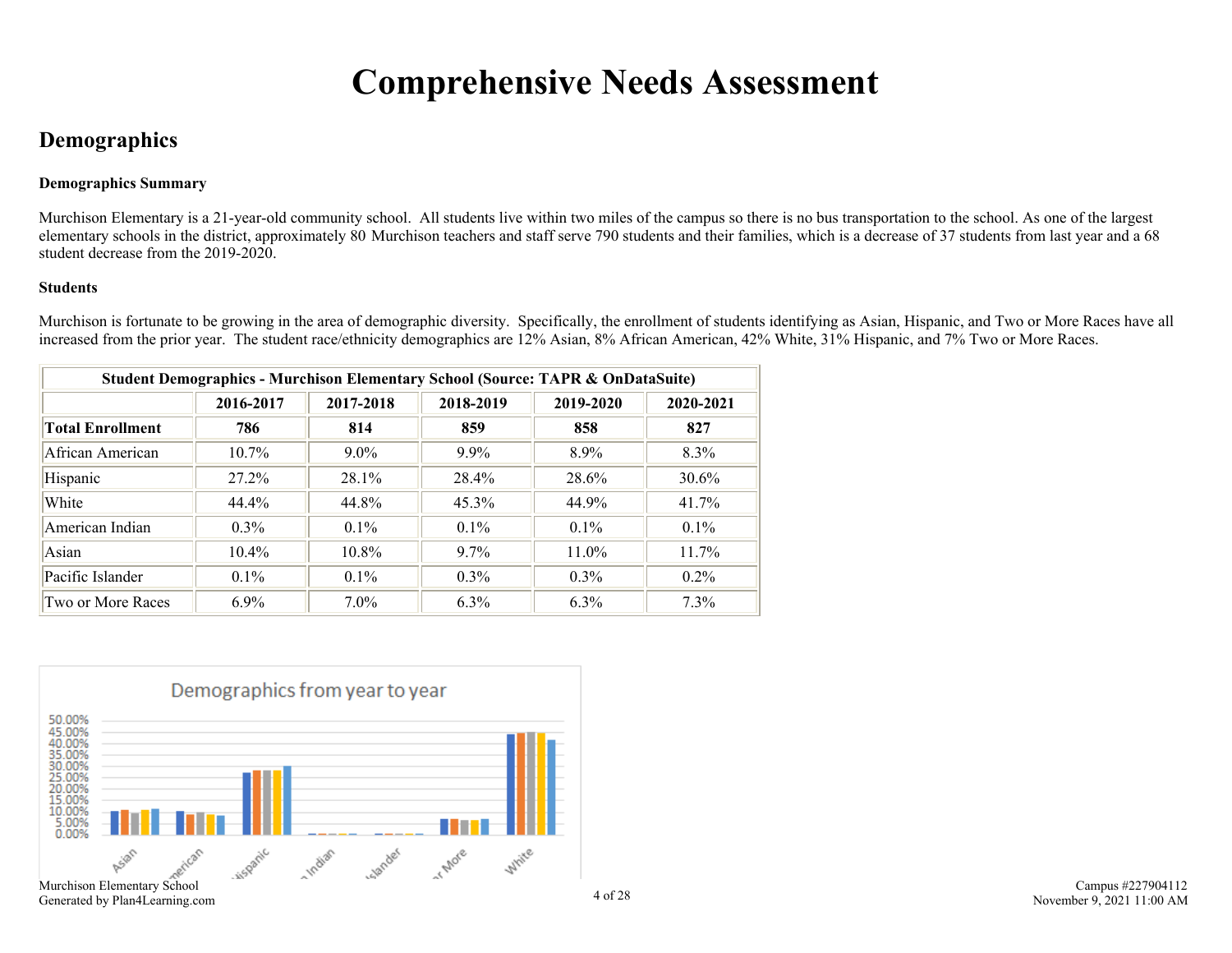

Currently, 14% of our students are economically disadvantaged which is an increase of 6% over the last four years. 11% of students are English Learners, which is a steady increase of about 1% each year for at least the past five years. Our families bring a wide range of diversity as evidenced by the fact that there are 28 languages other than English that are spoken at Murchison.

Approximately 36% received intervention or qualify for additional support as a student that is At Risk at some point during the school year. We have 4 students that receive intensive support through our Communications Classroom and in the inclusion setting.

| Student Special Program Identification/Participation - Murchison Elementary School (Source: TAPR &<br><b>OnDataSuite)</b> |           |           |           |           |                  |  |  |  |
|---------------------------------------------------------------------------------------------------------------------------|-----------|-----------|-----------|-----------|------------------|--|--|--|
|                                                                                                                           | 2016-2017 | 2017-2018 | 2018-2019 | 2019-2020 | 2020-2021        |  |  |  |
| <b>Economically Disadvantaged</b>                                                                                         | 11.1%     | $8.0\%$   | 12.1%     | $13.4\%$  | 13.8%            |  |  |  |
| <b>English Learners</b>                                                                                                   | $7.0\%$   | $7.7\%$   | 8.5%      | 9.4%      | 11.3%            |  |  |  |
| At-Risk                                                                                                                   | 28.5%     | 20.9%     | 22.2%     | 32.2%     | 35.9%            |  |  |  |
| Special Education                                                                                                         | 8.3%      | $7.4\%$   | 6.6%      | 7.5%      | 7.3%             |  |  |  |
| Gifted & Talented                                                                                                         | 3.3%      | 3.3%      | 3.7%      | 3.5%      | 4.5%             |  |  |  |
| Dyslexia                                                                                                                  | $1.5\%$   | 1.8%      | $1.6\%$   | 2.1%      | 2.5%             |  |  |  |
| Section 504                                                                                                               | $4.6\%$   | $8.2\%$   | $5.7\%$   | $5.2\%$   | 5.7%             |  |  |  |
| Immigrant                                                                                                                 | $0.4\%$   | $0.3\%$   | $1.2\%$   | 1.4%      | 1.8%             |  |  |  |
| <b>Homeless</b>                                                                                                           | $0.6\%$   | $0.4\%$   | $0.0\%$   | 0.5%      | $0.0\%$          |  |  |  |
| Migrant                                                                                                                   | $0.0\%$   | $0.0\%$   | $0.0\%$   | $0.0\%$   | $0.0\%$          |  |  |  |
| Campus Mobility Rate                                                                                                      | 6.1%      | 5.8%      | 5.9%      | 6.1%      | not yet reported |  |  |  |

#### **Staff**

The staff race/ethnicity demographics are 8% African American, 18% Hispanic, and 75% White. The student population is more diverse than the staff population. Our demographic information indicates disproportionality in some areas of race between staff and students. Currently, our Asian population of students does not match that of the staff, as well as our Hispanic population.

|           | <b>Teacher Demographics - Murchison Elementary School (Source: TAPR)</b> |           |           |
|-----------|--------------------------------------------------------------------------|-----------|-----------|
| 2016-2017 | 2017-2018                                                                | 2018-2019 | 2019-2020 |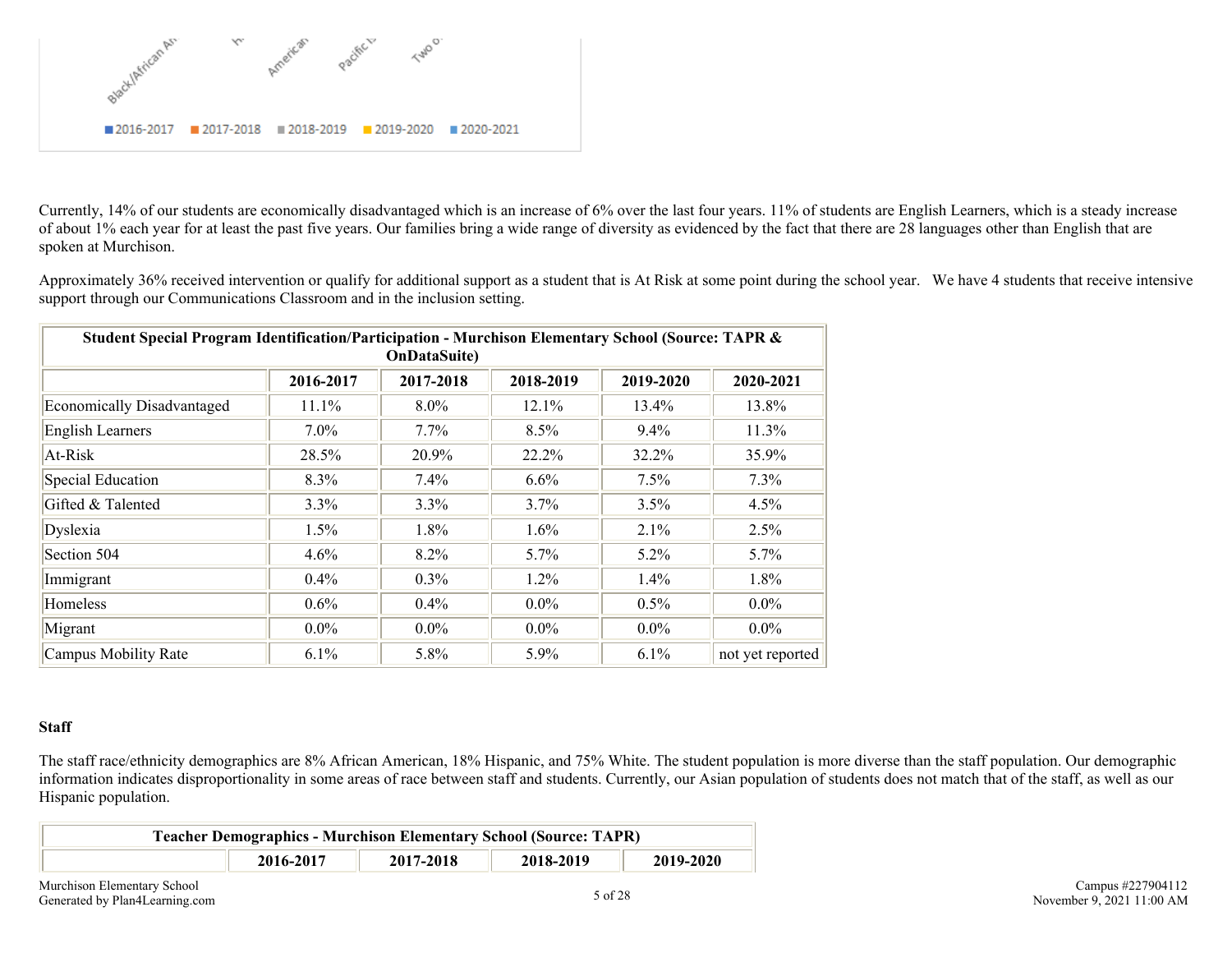| <b>Teacher Demographics - Murchison Elementary School (Source: TAPR)</b> |         |          |         |         |  |  |  |  |
|--------------------------------------------------------------------------|---------|----------|---------|---------|--|--|--|--|
| <b>Total Teachers</b>                                                    | 51.7    | 51.6     | 52.6    | 51.4    |  |  |  |  |
| African American                                                         | $3.9\%$ | $9.7\%$  | $7.6\%$ | 7.8%    |  |  |  |  |
| Hispanic                                                                 | 13.8%   | 17.8%    | 17.1%   | 17.5%   |  |  |  |  |
| White                                                                    | 78.5%   | $70.5\%$ | 75.3%   | 74.7%   |  |  |  |  |
| American Indian                                                          | $0.0\%$ | $0.0\%$  | $0.0\%$ | $0.0\%$ |  |  |  |  |
| Asian                                                                    | $3.9\%$ | 1.9%     | $0.0\%$ | $0.0\%$ |  |  |  |  |
| Pacific Islander                                                         | $0.0\%$ | $0.0\%$  | $0.0\%$ | $0.0\%$ |  |  |  |  |
| Two or More Races                                                        | $0.0\%$ | $0.0\%$  | $0.0\%$ | $0.0\%$ |  |  |  |  |

There is a low rate of attrition amongst teachers and many of them continue to teach in the same grade level as in previous years, allowing them to become experts in the content and the standards. Murchison does not have many new-to-profession teachers.

| <b>Teachers by Years of Experience - Murchison Elementary School (Source: TAPR)</b> |           |           |           |           |  |  |  |
|-------------------------------------------------------------------------------------|-----------|-----------|-----------|-----------|--|--|--|
|                                                                                     | 2016-2017 | 2017-2018 | 2018-2019 | 2019-2020 |  |  |  |
| Beginning Teachers                                                                  | $1.9\%$   | 5.8%      | $0.0\%$   | $0.0\%$   |  |  |  |
| 1-5 Years Experience                                                                | $291\%$   | 29 2%     | 26.8%     | $15.3\%$  |  |  |  |
| $6-10$ Years Experience                                                             | 20.3%     | $11.7\%$  | $15.2\%$  | 17.5%     |  |  |  |
| 11-20 Years Experience                                                              | $31.3\%$  | 34 9%     | $36.1\%$  | $46.7\%$  |  |  |  |
| Over 20 Years Experience                                                            | $17.4\%$  | $18.4\%$  | 21 9%     | $20.5\%$  |  |  |  |

### **Demographics Strengths**

Murchison is fortunate to be growing in diverse demographics. We have more students who are Hispanic, Two or More Races, and Asian than represented in previous years. The demographics of the staff are more closely aligned to the student population than in previous years.

The Murchison community is highly engaged and supportive of our students and teachers.

### **Problem Statements Identifying Demographics Needs**

**Problem Statement 1 (Prioritized):** Staff demographics are not aligned to student demographics in certain areas. **Root Cause:** MES staff needs to have more training in Restorative Practices and Cultural Competency.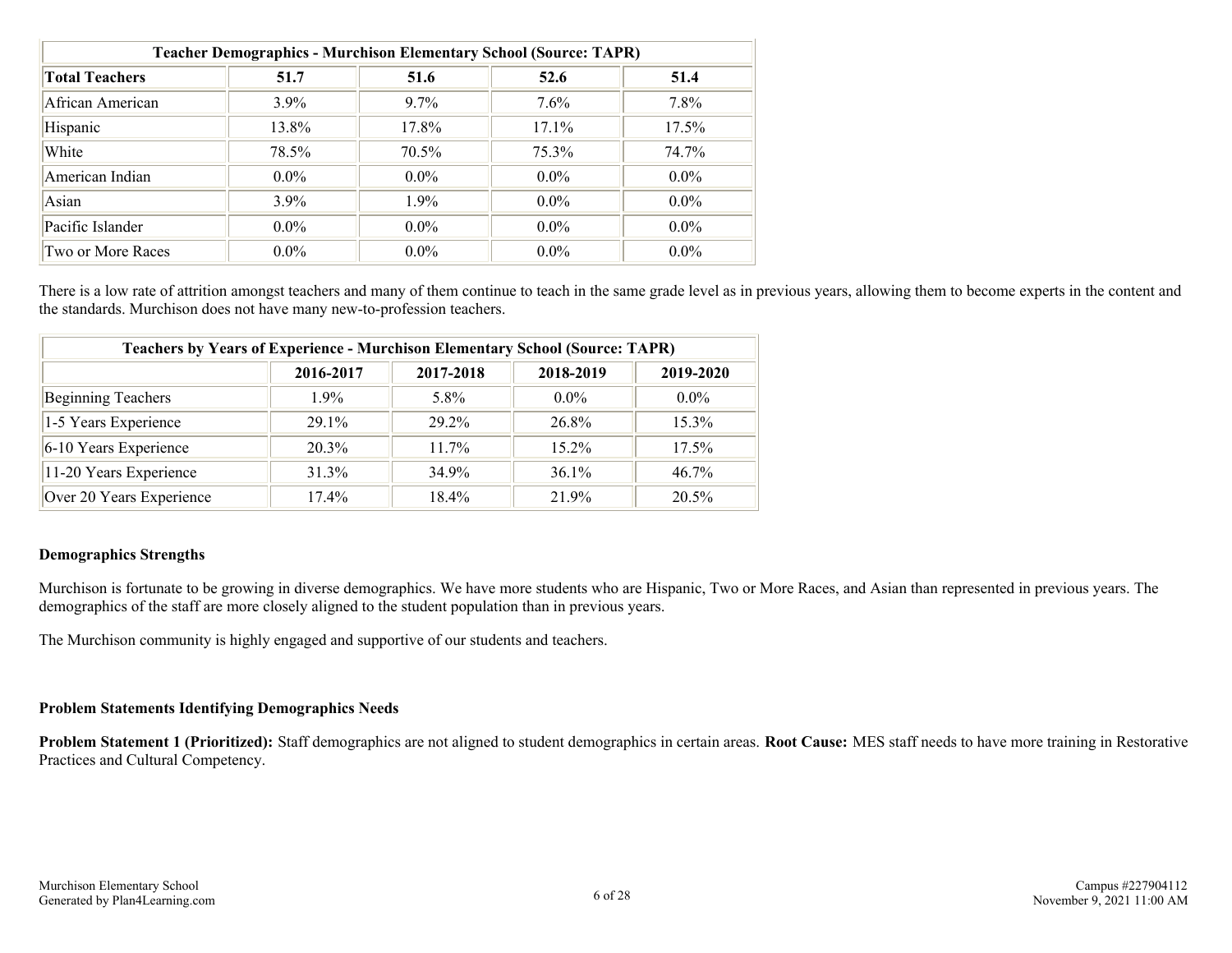### <span id="page-6-0"></span>**Student Learning**

### **Student Learning Summary**

### **2020-2021 Star360 Results**

| Star 360 MATH       |    | 1st grade | 2nd grade          |            | 3rd grade  |            | 4th grade  |    | 5th grade          |    |
|---------------------|----|-----------|--------------------|------------|------------|------------|------------|----|--------------------|----|
|                     |    |           | <b>BOY MOY BOY</b> | <b>MOY</b> | <b>BOY</b> | <b>MOY</b> | <b>BOY</b> |    | <b>MOY BOY MOY</b> |    |
| Benchmark           | 96 | 94        | 76                 | 87         | 82         | 85         | 85         | 88 | 82                 | 87 |
| On Watch            |    |           | 10                 | 4          |            |            |            | 6  |                    | −  |
| Intervention        |    |           |                    | 7          |            |            |            |    |                    |    |
| Urgent Intervention |    |           |                    |            |            |            |            |    |                    |    |

| <b>Star 360 READING</b> |                          | 1st grade                | 2nd grade          |            | 3rd grade  |                | 4th grade  |   | 5th grade          |    |
|-------------------------|--------------------------|--------------------------|--------------------|------------|------------|----------------|------------|---|--------------------|----|
|                         |                          |                          | <b>BOY MOY BOY</b> | <b>MOY</b> | <b>BOY</b> | <b>MOY</b>     | <b>BOY</b> |   | <b>MOY BOY MOY</b> |    |
| Benchmark               | $\overline{\phantom{a}}$ |                          | 70                 | 77         | 67         | 73             |            |   | 73                 | 78 |
| On Watch                |                          |                          | 12                 | 11         | 16         | $\overline{4}$ |            |   |                    |    |
| Intervention            |                          | $\overline{\phantom{0}}$ |                    | $\tau$     |            | 10             |            |   |                    | 10 |
| Urgent Intervention     |                          |                          | h                  |            | 10         | 13             |            | 6 |                    |    |

According to Star 360 results, students are making growth in all grade levels in both math and reading.

Some of our 3rd-5th grade students took the STAAR test in 2020-2021. Some virtual students did not come to school to take the test so their data is not represented here.

| 2021 STAAR Reading |           |                  |                  |  |  |  |  |  |
|--------------------|-----------|------------------|------------------|--|--|--|--|--|
|                    | 3rd Grade | <b>4th Grade</b> | 5th Grade        |  |  |  |  |  |
| Did Not Meet       | 21%       | 22%              | 10%              |  |  |  |  |  |
| Approaches         | 79%       | 78%              | 90%              |  |  |  |  |  |
| Meets              | 57%       | 56%              | 78%              |  |  |  |  |  |
| Masters            | 34%       | 36%              | 60%              |  |  |  |  |  |
|                    |           |                  |                  |  |  |  |  |  |
| 2021 STAAR Math    |           |                  |                  |  |  |  |  |  |
|                    | 3rd Grade | <b>4th Grade</b> |                  |  |  |  |  |  |
| Did Not Meet       | 20%       | 21%              | 5th Grade<br>10% |  |  |  |  |  |
| Approaches         | 80%       | 79%              | 90%              |  |  |  |  |  |
| Meets              | 51%       | 62%              | 76%              |  |  |  |  |  |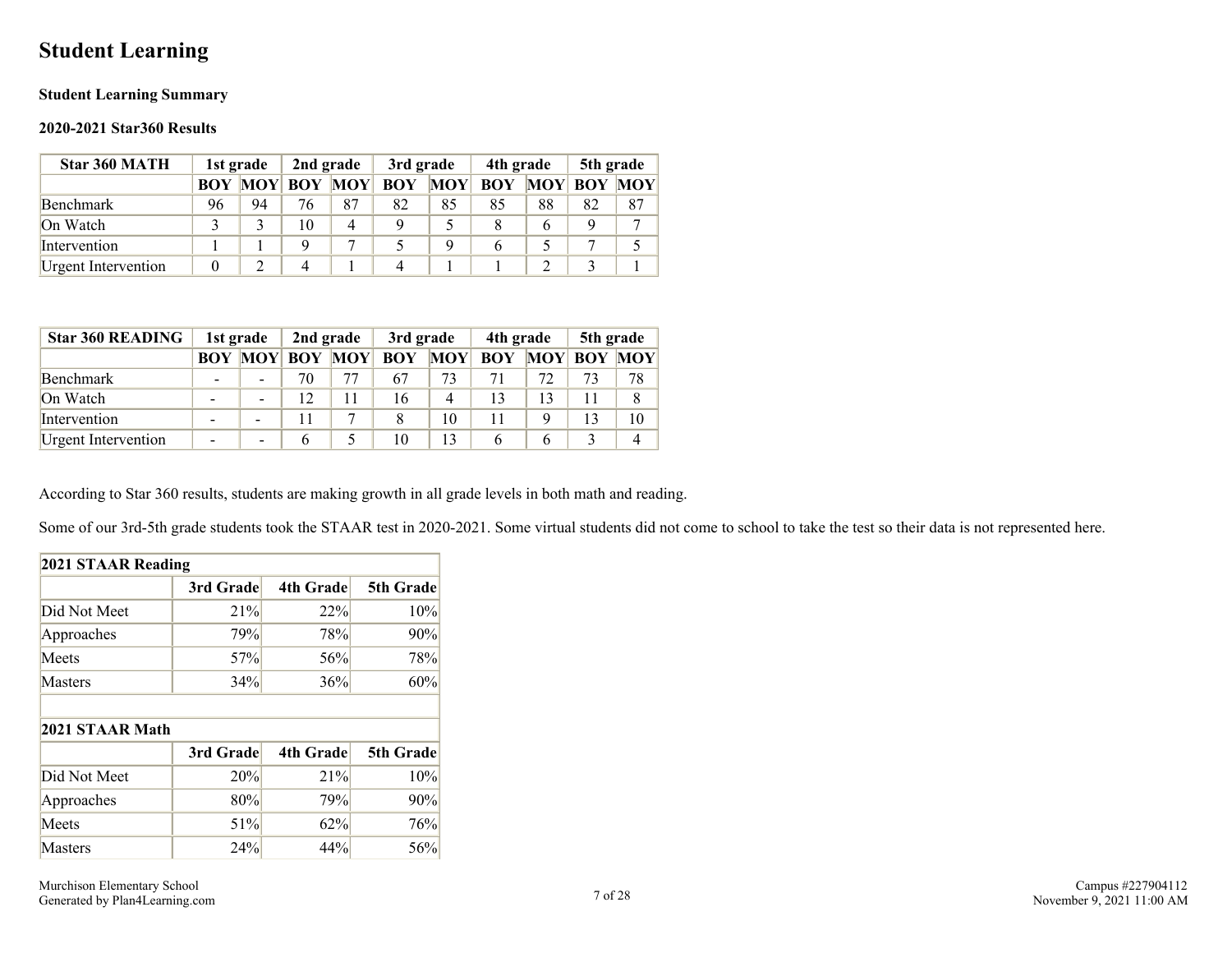| 2021 STAAR Reading |                  |           |  |  |  |  |  |
|--------------------|------------------|-----------|--|--|--|--|--|
| 2021 STAAR Writing |                  |           |  |  |  |  |  |
|                    | <b>4th Grade</b> |           |  |  |  |  |  |
| Did Not Meet       | 25%              |           |  |  |  |  |  |
| Approaches         | 75%              |           |  |  |  |  |  |
| Meets              | 55%              |           |  |  |  |  |  |
| Masters            | 16%              |           |  |  |  |  |  |
|                    |                  |           |  |  |  |  |  |
| 2021 STAAR Science |                  |           |  |  |  |  |  |
|                    |                  | 5th Grade |  |  |  |  |  |
| Did Not Meet       |                  | 9%        |  |  |  |  |  |
| Approaches         |                  | 91%       |  |  |  |  |  |
| Meets              |                  | 64%       |  |  |  |  |  |
| Masters            |                  | 37%       |  |  |  |  |  |

In Domain 3: Closing the Gaps, there were some areas where Murchison students did not meet the targets. Only 4 out of 30 indicators were missed and include:

- Academic Achievement Status in Reading for the Asian student group (target: 74%, Asian student group performance 64%; missed target by 4 students)
- Academic Achievement Status in Math for the Asian student group (target: 82%, Asian student group performance 74%; missed target by 3 students)
- Student Success Status for the Asian and Two or More Races student groups

All other 2021 Closing the Gaps targets were met. Some areas of strength were:

- Academic Achievement Status in Reading and Math targets me for: All Students, African American, Hispanic, White, Economically Disadvantaged, English Learners, Continuously Enrolled, and Non-Continuously Enrolled student groups
- Student Success Status targets met for: All Students, African American, Hispanic, White, Economically Disadvantaged, English Learners, Special Education, English Learners, Continuously Enrolled, and Non-Continuously Enrolled student groups
- The English Language Proficiency Status target of 36% was far exceeded with 62% of ELs making TELPAS composite rating progress from 2020 to 2021

Some of our English Learners in grades K-5 also took TELPAS in 2020-2021. Some virtual students did not come to school to take the test so their data is not represented here.

| 2021 TELPAS Kindergarten |           |          |         |         |  |  |  |
|--------------------------|-----------|----------|---------|---------|--|--|--|
|                          | Listening | Speaking | Reading | Writing |  |  |  |
| <b>Beg</b>               | 20%       | 20%      | 20%     | 20%     |  |  |  |
| Int                      | 20%       | 33%      | 27%     | 27%     |  |  |  |
| Adv                      | 47%       | 33%      | 40%     | 40%     |  |  |  |
| Adv H                    | 13%       | 13%      | 13%     | 13%     |  |  |  |

### **2021 TELPAS 1st Grade**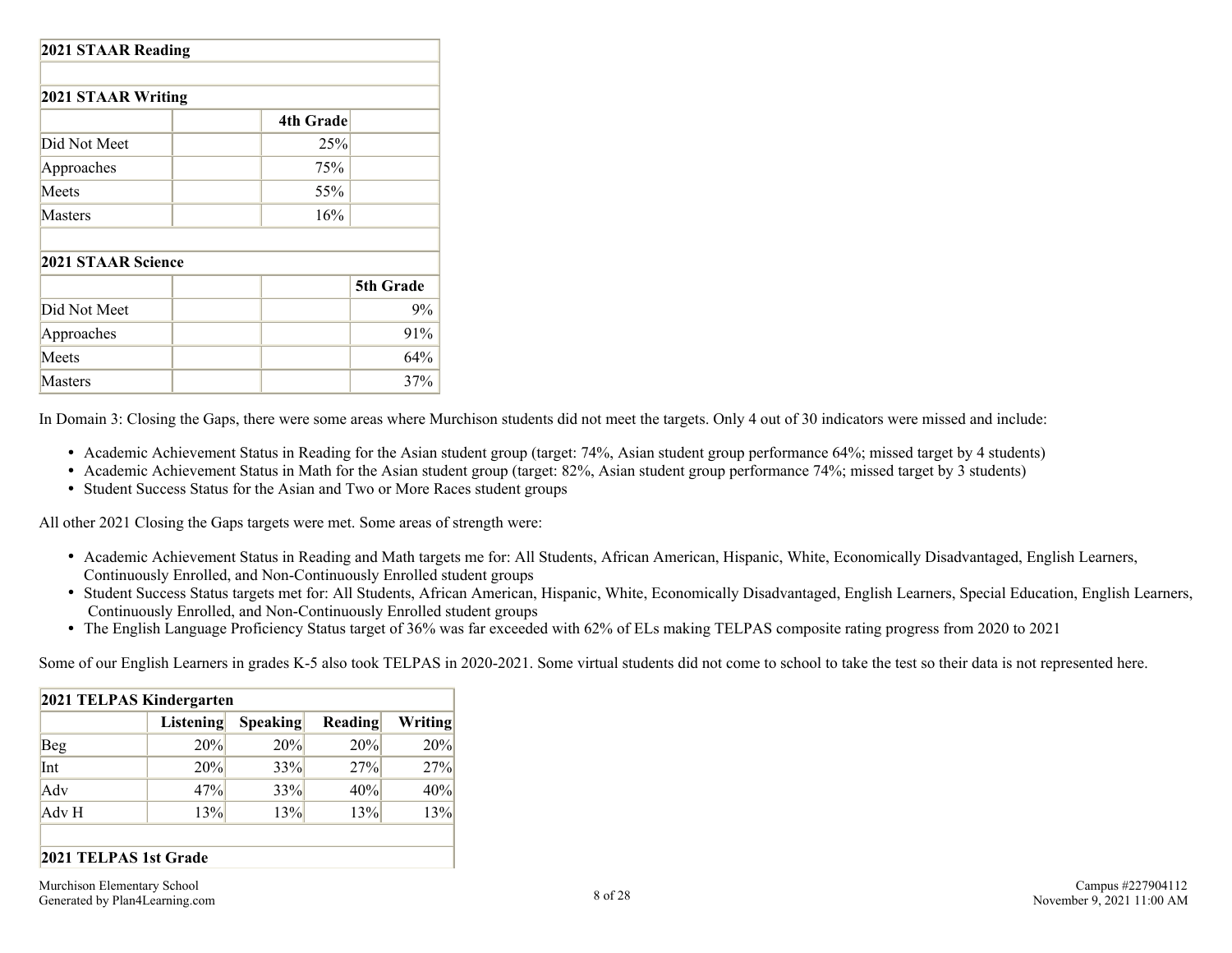| 2021 TELPAS Kindergarten |                  |                 |         |         |  |  |  |  |
|--------------------------|------------------|-----------------|---------|---------|--|--|--|--|
|                          | <b>Listening</b> | <b>Speaking</b> | Reading | Writing |  |  |  |  |
| Beg                      | $0\%$            | $0\%$           | 0%      | 0%      |  |  |  |  |
| Int                      | 17%              | 17%             | 25%     | 17%     |  |  |  |  |
| Adv                      | 33%              | 42%             | 33%     | 50%     |  |  |  |  |
| Adv H                    | 50%              | 42%             | 42%     | 33%     |  |  |  |  |
| 2021 TELPAS 2nd Grade    |                  |                 |         |         |  |  |  |  |
|                          | <b>Listening</b> | <b>Speaking</b> | Reading | Writing |  |  |  |  |
| <b>Beg</b>               | $0\%$            | 10%             | 9%      | 13%     |  |  |  |  |
| Int                      | 20%              | 60%             | 36%     | 53%     |  |  |  |  |
| Adv                      | 20%              | 30%             | 9%      | 7%      |  |  |  |  |
| Adv H                    | 60%              | $0\%$           | 45%     | 27%     |  |  |  |  |
| 2021 TELPAS 3rd Grade    |                  |                 |         |         |  |  |  |  |
|                          | <b>Listening</b> | <b>Speaking</b> | Reading | Writing |  |  |  |  |
| <b>Beg</b>               | 0%               | 17%             | 17%     | 6%      |  |  |  |  |
| Int                      | 0%               | 25%             | 33%     | 19%     |  |  |  |  |
| Adv                      | 33%              | 42%             | $0\%$   | 50%     |  |  |  |  |
| Adv H                    | 67%              | 17%             | 50%     | 25%     |  |  |  |  |
| 2021 TELPAS 4th Grade    |                  |                 |         |         |  |  |  |  |
|                          | <b>Listening</b> | <b>Speaking</b> | Reading | Writing |  |  |  |  |
| <b>Beg</b>               | 0%               | $0\%$           | 0%      | 0%      |  |  |  |  |
| Int                      | $0\%$            | 7%              | $0\%$   | 35%     |  |  |  |  |
| Adv                      | 43%              | 71%             | 46%     | 41%     |  |  |  |  |
| Adv H                    | 57%              | 21%             | 54%     | 24%     |  |  |  |  |

Not enough 5th graders took TELPAS in 2021 for unmasked data to be reported.

### **Student Learning Strengths**

- According to the 2021 STAAR test, our 5th grade Reading scores were 6% higher in Meets Grade Level ad 11% higher in Masters Grade Level than in 2019. Our 5th grade Science scores were 1% higher on Approaches Grade Level than in 2019. Considering the fact that scores were down across the state and district due to the pandemic, these areas of gain were genuine strengths.
- Star 360 Math and Reading proficiency rates show continued growth and stability throughout the pandemic
- 26 out of 30 (87%) of 2021 Closing the Gaps targets were met. Some areas of strength were: Academic Achievement Status in Reading and Math targets me for: All Students, African American, Hispanic, White, Economically Disadvantaged, English Learners,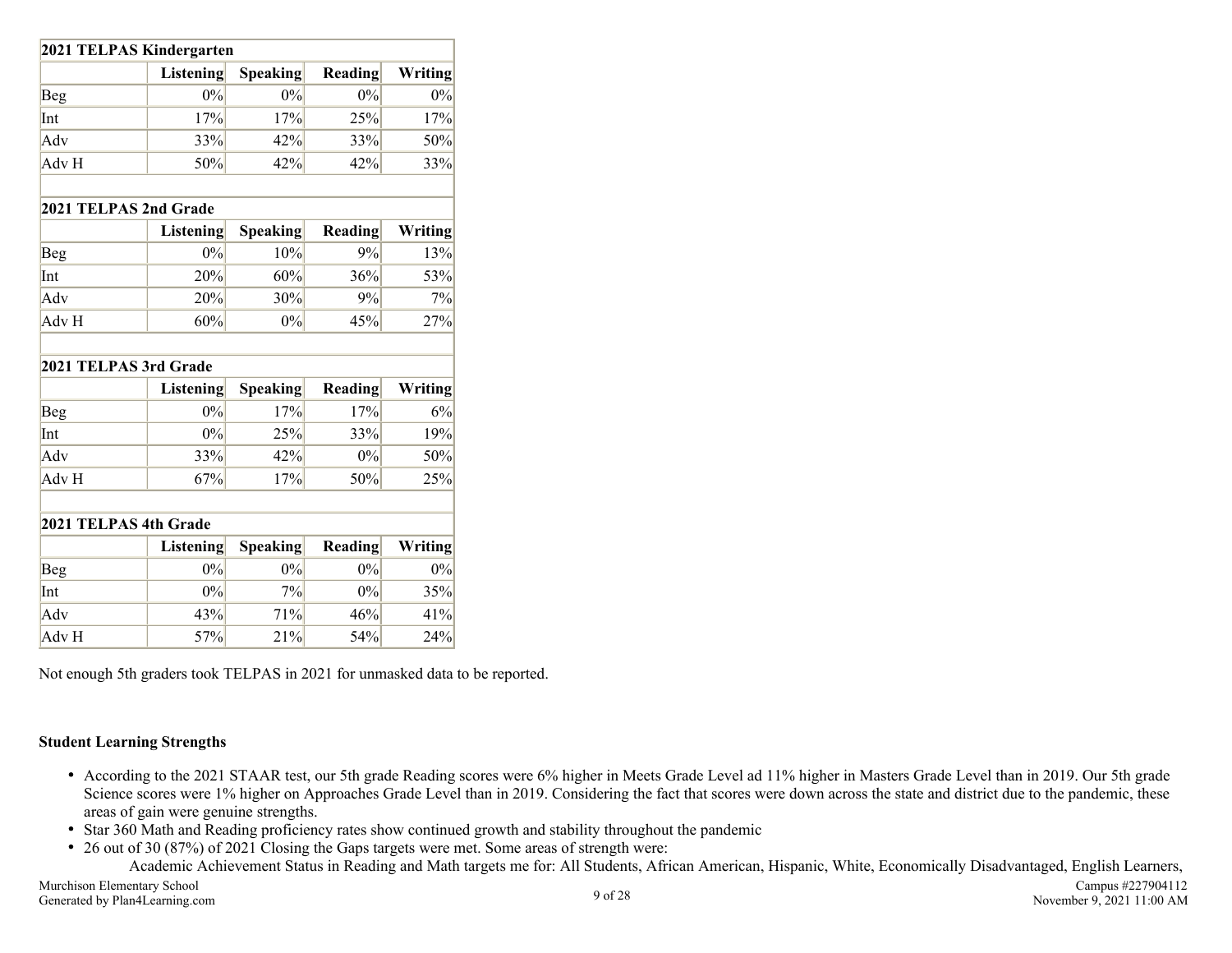Continuously Enrolled, and Non-Continuously Enrolled student groups

- Student Success Status targets met for: All Students, African American, Hispanic, White, Economically Disadvantaged, English Learners, Special Education, English Learners, Continuously Enrolled, and Non-Continuously Enrolled student groups
- The English Language Proficiency Status target of 36% was far exceeded with 62% of ELs making TELPAS composite rating progress from 2020 to 2021

### **Problem Statements Identifying Student Learning Needs**

**Problem Statement 1 (Prioritized):** Universal screener data in Reading and Math show that the number of students needing academic support beyond Tier 1 has increased in these content areas. **Root Cause:** Our WIN Time structure was not adequate for addressing the needs of both remote and in-person learners.

**Problem Statement 2 (Prioritized):** There are learning gaps within our Tier 1 student population in Reading and Math. **Root Cause:** Many teachers are not familiar with the state standards for the grade level below them in order to adequately teach the learning progression.

**Problem Statement 3 (Prioritized):** 4th and 5th grade African American students performed lower than other student groups at the Approaches level of performance in Reading and Math. **Root Cause:** Due to the pandemic, there is lack of time and resources to reteach in small group and teach using best practices such as Fundamental Five.

**Problem Statement 4 (Prioritized):** English Learners performed lower than other student groups at the Approaches level of performance in Reading and Math. **Root Cause:** Many ELs were virtual learners in 2020-2021 and did not benefit from the support of peer interactions with non-ELs.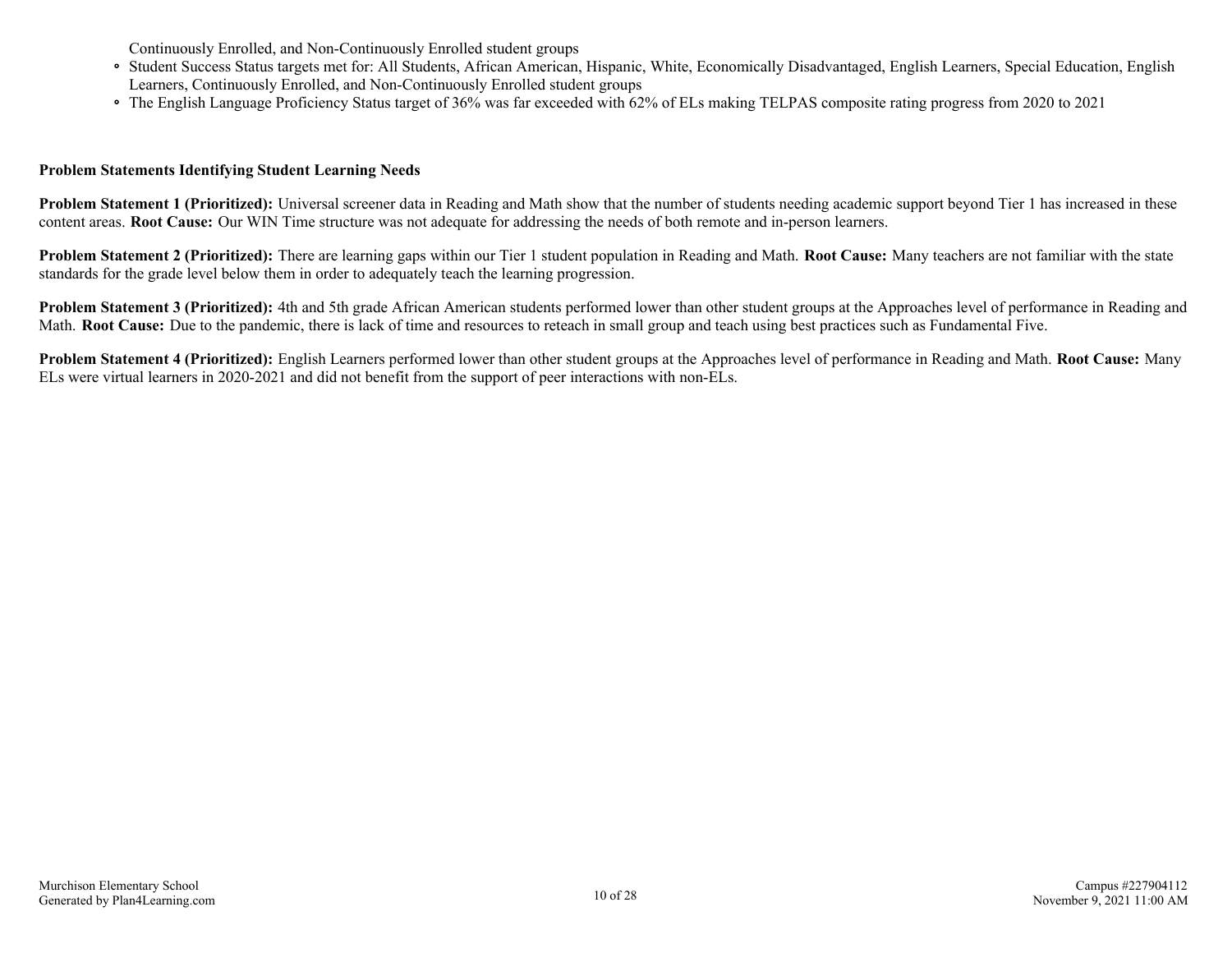### <span id="page-10-0"></span>**School Processes & Programs**

### **School Processes & Programs Summary**

Faculty and staff at Murchison Elementary are involved in Professional Learning Communities. Approximately \$27,000 has been spent in the last four years to send about 30 staff members to the PLC institutes to increase capacity in this process. Additionally, this year we contracted with Region XIII to provide on-site professional learning and individual team coaching 4 times throughout the year. Each PLC meets a minimum of two times weekly. At least one member of the administrative team attends at least one of these meetings for each grade level a week.

As part of the PLC process of analyzing data to drive instructional strategies/plans and the implementation of PSST, there is more consistent, targeted and timely intervention for students.

Each teacher at Murchison serves on a committee to address vertical needs through systematic methods. Committees include Instructional Technology, Literacy, Science & Math, No Place for Hate, PBIS, SHIC, Sunshine and CAAC.

Murchison Staff members began participating in Instructional Technology training monthly during the 2018-19 school year and continued through the 2019-2020 school year. During the 2020-2021 school year, we provided technology training during faculty meetings with breakout rooms available to differentiate the training for staff that have higher levels of proficiency with those programs/applications.

As a result of a student survey of interests, a 4th special areas class, STEM, was started at MES during the 2018-19 school year. Students take part in many coding, technology, and science-based activities and lessons. This remains an extremely popular and loved specials!

Our neighboring high school, Hendrickson, partners with Murchison by providing various supports such as Ready Set Teach.

The Murchison PBIS team has worked to create consistent systems for the common areas. This year we purchased a program called PBIS Rewards so that both virtual and in-person students could receive positive reinforcement and rewards. This has created greater consistency for the students and staff members.

Many of the parent involvement programs that we usually have at Murchison, were put on hold this year due to the pandemic. We still held PTO meetings via Zoom and had the Boosterthon PTO fundraiser but were not able to have PTO events.

The pandemic has impacted the way we provide intervention and enrichment at Murchison. We have not been able to have clubs and WIN (What I Need) Time this year because students need to stay with their homeroom cluster/pod. Additionally, due to students needing to social distance and stay with their pod, pull-out intervention groups are smaller but seen less frequently. Interventionists have virtual intervention groups, which some students attend more regularly than others.

The commercial area around the school is a fast-growing area. There are many businesses opening, including P.Terry's, which opened this year. Businesses will continue to open in the area in 2021-2022.

Eight (8) students out of the 836 have received an office referral in 2020-2021 - representing under 1% of the school population.

In order to meet the requirements of HB 4545 this year, we will be providing accelerated instruction for students in math, reading, and writing. This accelerated instruction will occur during the school day. Teachers and interventionists will provide this instruction in small groups. We will also utilize ESSER funds to help provide this instruction.

### **School Processes & Programs Strengths**

The Murchison community actively supports our staff and students. The PTO raised \$55,270 in profit through our annual Boosterthon Dance-a-thon fundraiser to support our school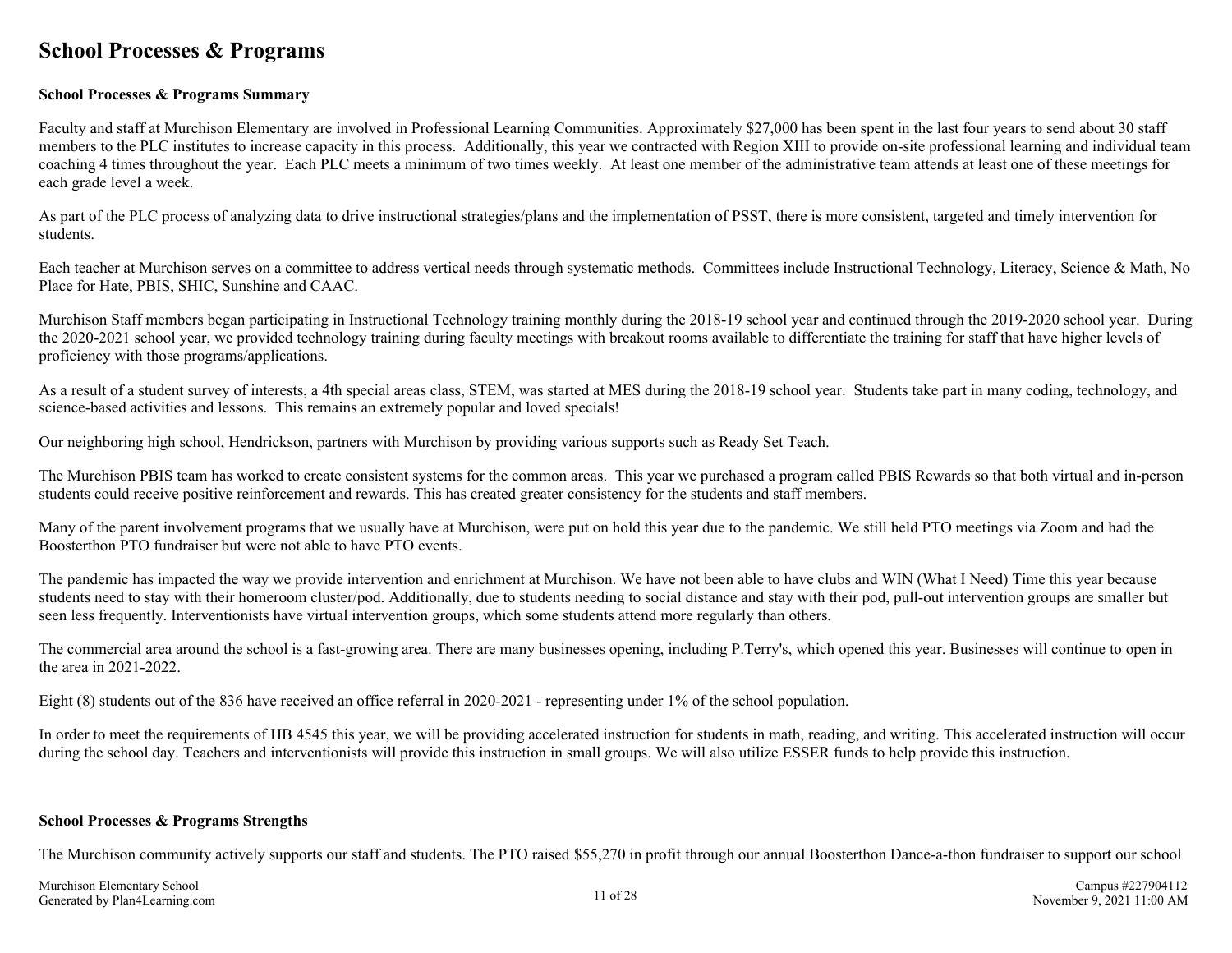in reaching its goals.

The feedback from RegionXIII PLC coaching reinforced the great work the teams are doing and provided coaching pieces to keep them moving forward. The grade level PLCs met twice a week to bridge the instructional gap between virtual and in-person instruction. They created resources and learned technology programs to help support virtual learners and a blended classroom for in-person learners.

Systems created by the PBIS committee using the PBIS Rewards app have resulted in more positive recognition for students and staff. The staff has begun to implement resortative practices in the classroom and campus administration has modeled restorative practices during staff meetings.

We implemented procedures to keep students and staff safe during COVID. Our arrival and dismissal procedures drastically changed and resulted in a safe and efficient way to keep students and staff safe. Through district and PTO funds, we purchased desk shields and PPE for students and staff. Students were socially distanced and seating charts were utilized in classrooms and common areas such as the cafeteria. Students remain with their pod at all times, including recess and special areas.

Second through fifth grade students received district-issued Chromebooks so that students could equitably access online learning, both at home and in the classroom.

### **Problem Statements Identifying School Processes & Programs Needs**

**Problem Statement 1 (Prioritized):** The number of/participation in community involvement and campus activities/events are lower than in years past. **Root Cause:** Parent and staff work/life balance made campus events and community involvement feel like an added stress during an unprecedented time.

**Problem Statement 2 (Prioritized):** MES Focus Standards in Reading and Math have had inconsistent results throughout the year. **Root Cause:** Grade level PLCs need to consistently analyze data and the TEKS in order to see consistent results with Focus Standards.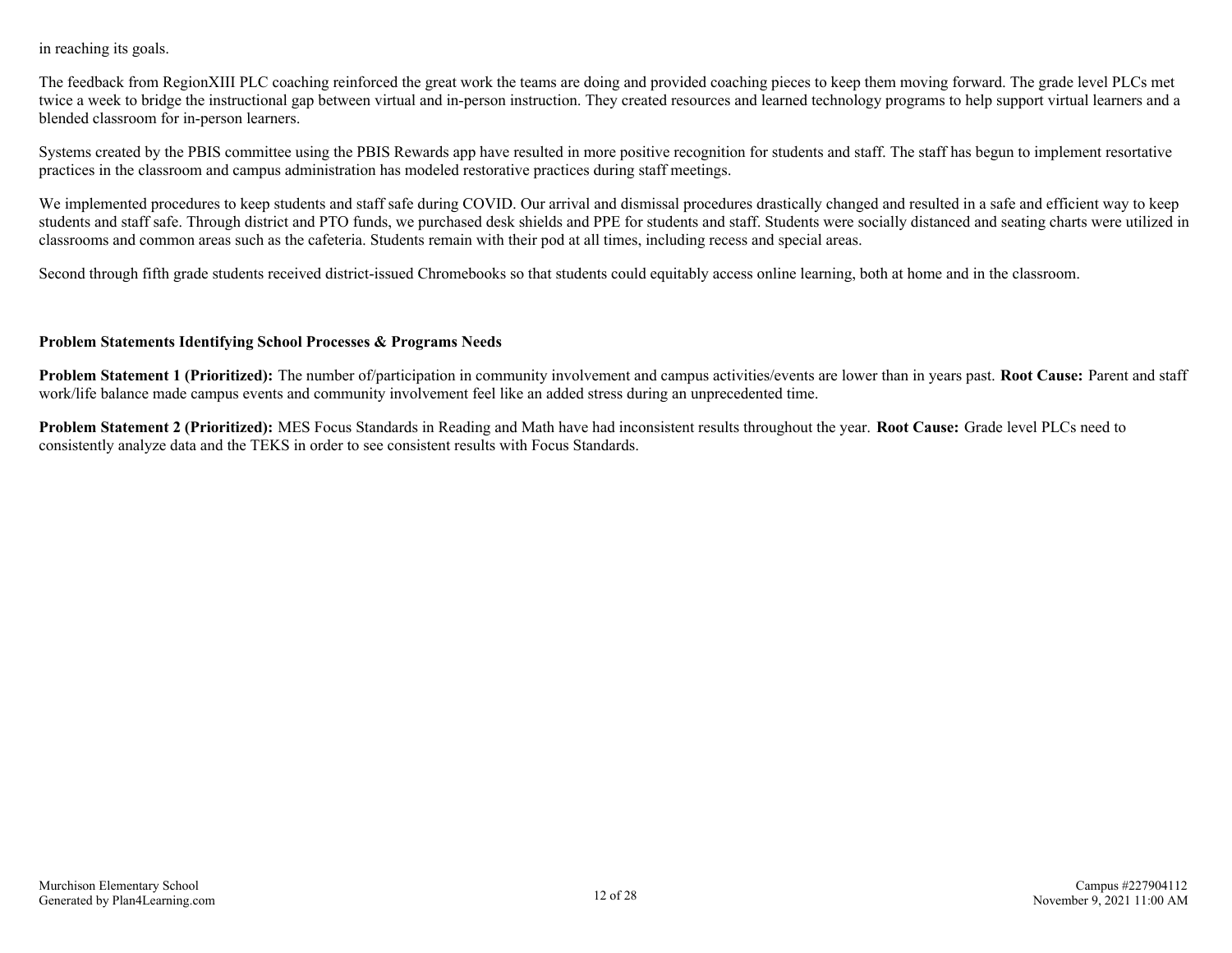### <span id="page-12-0"></span>**Perceptions**

### **Perceptions Summary**

Murchison Elementary has a strong community culture built around amazing students, experienced, dedicated and professional staff members, partnerships with our feeder pattern schools, and strong campus traditions.

Teacher survey (Upbeat) - 2021 Spring Survey

- Areas of Strengths: as defined by averages in 90s-
	- Parent/Employee Communication
	- Autonomy
	- Principal/Employee Trust
	- **Instructional Leadership**
	- School Safety and Order
	- **Appreciation**
	- Collaboration
	- Resources  $& Facilities$
	- Self-Efficacy
	- Evaluation
	- Recruitment, Hiring  $&$  On-boarding
	- Belonging and Well-Being
	- **Equity**
	- Inclusion
	- Care & Commitment
	- Student Engagement
	- Satisfaction & Purpose
	- All areas were above the district average.
- Areas of Need: as defined by averages below 90 % and are within our realm of control that staff chose to prioritize-
	- Professional Development
	- Work/Life Balance

 \*To note: we worked on Professional Development after the Fall 2020 survey results and this area was up by 12.2% in Spring 2021. We also targeted work/life balance and this area was up 6.5%.

Student survey (Panorama) -2021 Spring Survey

- Area of Strengths:
	- Classroom Student/Teacher Relationships
	- Classroom Climate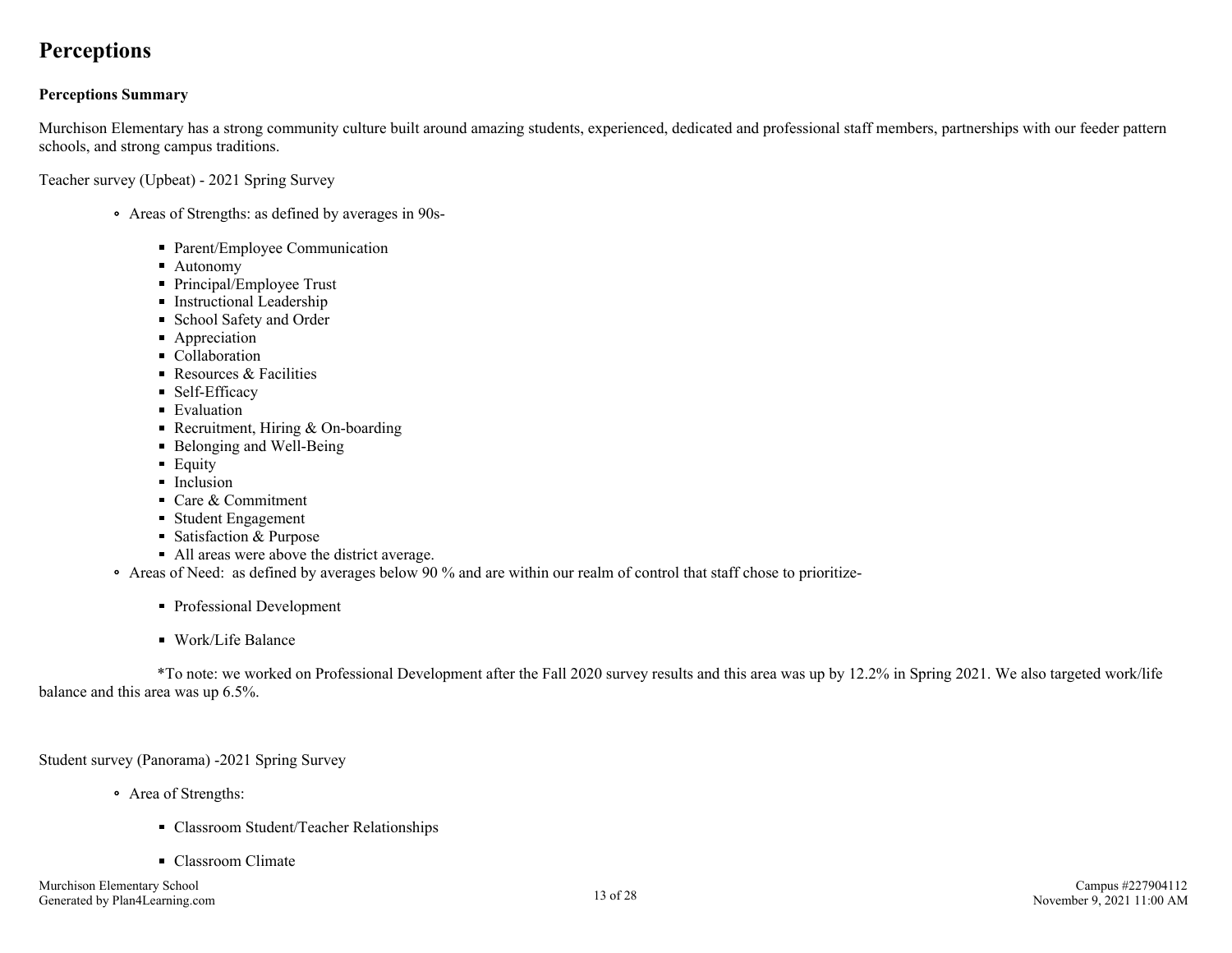- Classroom Engagement
- Area of Need:
	- Classroom Belonging (student/student relationships)

Parent survey (Panorama) - 2021 Spring Survey

- Area of Strengths:
	- **School Safety**
	- School Climate
- Area of Need:
	- Family engagement

The number of students attending school in-person and virtually fluctuated every nine weeks. This meant that sometimes students were assigned a new teacher and class after each grading period. By the end of the year, approximately 57% of students were attending school in person and 43% were attending virtually. Most of the students who attended school virtually were in 3rd-5th grade. More ESL students were virtual than in-person, with approximately 63% of ESL students remaining virtual throughout the year.

The student attendance rate for the 2020-21 school year was 92%. ADA this year was impacted by the pandemic. At the beginning of the year, all students started virtually. This was a struggle for some of our students. Beginning in September, parents could choose if they wanted their child to participate in-person or virtually. However, some parents chose the virtual option for health and safety reasons but their child was not able to consistently participate in school virtually. Other children struggled to participate virtually at times when they needed to be quarantined.

### **Perceptions Strengths**

Teacher survey (Upbeat) - 2021 Spring Survey

• Areas of Strengths: Appreciation, Collaboration, Principal/Employee Trust, Parent/Employee Communication (100%), Student Engagement, Equity & Inclusion, Employee Autonomy regarding teaching practices, Communication between principal and teachers

Murchison teachers collaborate with each other and follow the PLC model, creating consistency and equity amongst classes in the grade level.

The administrative team at Murchison has been purposeful in creating opportunities for team-building amongst the staff including virtual breakout rooms, Meaningful Mondays, Staff Member of the Week, and virtual good job medal hand-off during staff meetings.

The student survey results show that, despite students changing teachers because of the pandemic, students still felt highly connected to their teacher and reported a highly positive classroom climate.

Community support is still high at Murchison, despite lack of opportunity for on-campus engagement, as shown through the Principal's Painless Fundraiser and the success of the PTO Boosterthon Fundraiser. An informal campus survey also indicated that the majority of parents are pleased with the communication they receive from the school and with their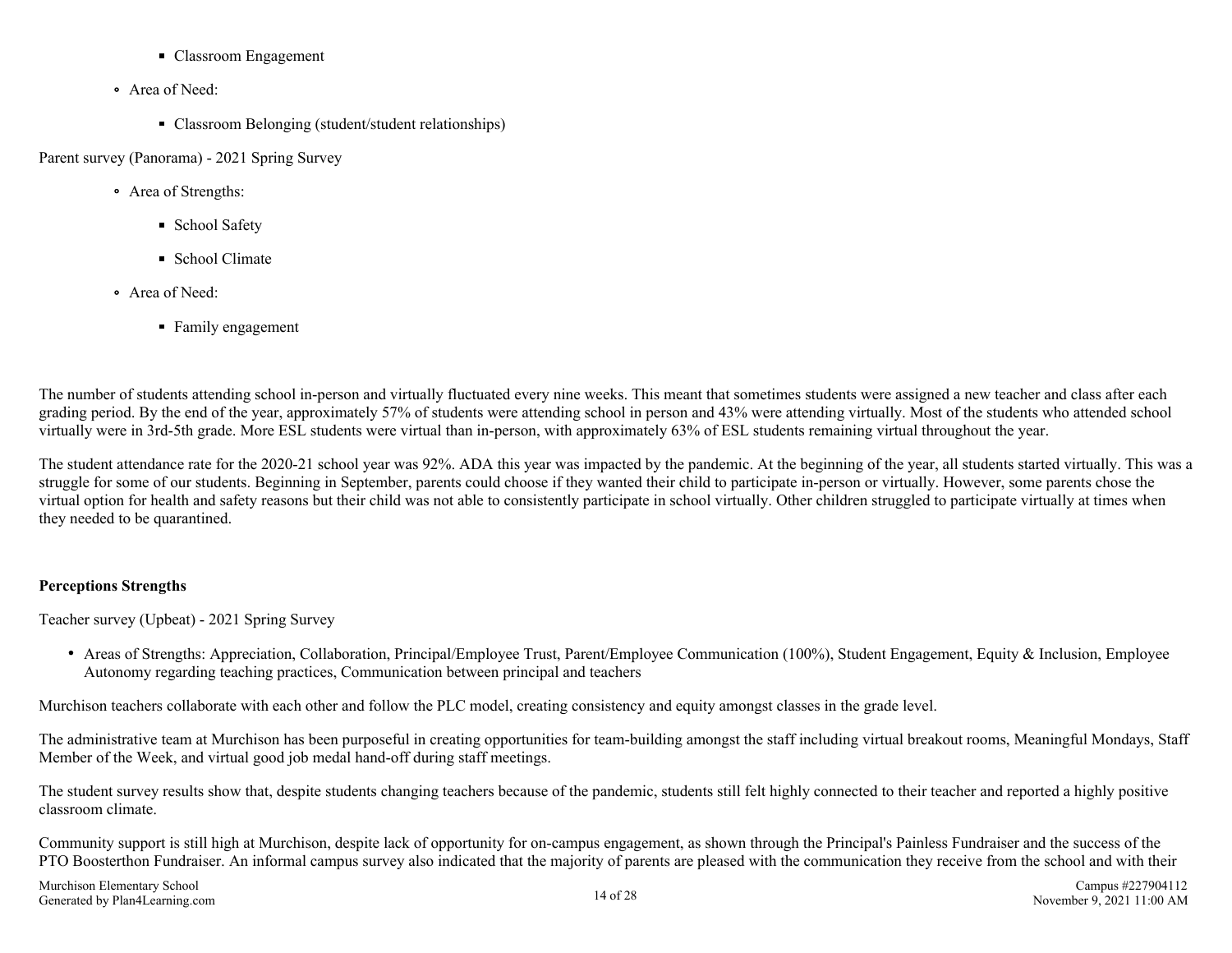### **Problem Statements Identifying Perceptions Needs**

**Problem Statement 1 (Prioritized):** Teacher survey data from the 2020-2021 Upbeat survey shows that many teachers do not find our professional development valuable. **Root Cause:** There is a lack of prior investment in technology and blended learning professional development opportunities.

**Problem Statement 2 (Prioritized):** Based on the 2021 Panorama student survey, students showed low averages in the areas of Classroom Belonging, though the student/teacher relationships were high. **Root Cause:** Though there is an emphasis at Murchison on building teacher to student relationships, there needs to be a focus on student to student relationship building.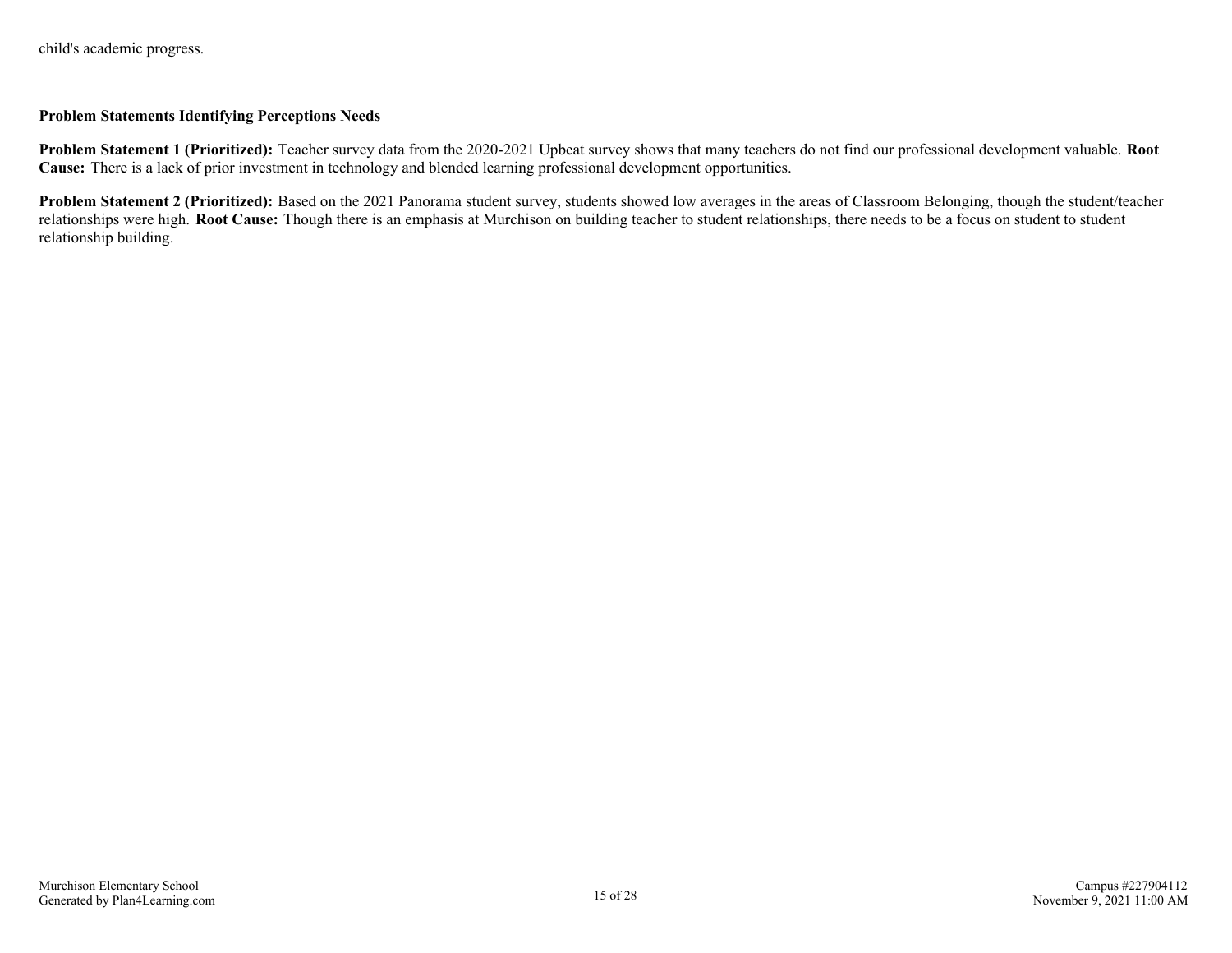## **Priority Problem Statements**

<span id="page-15-0"></span>**Problem Statement 4**: Staff demographics are not aligned to student demographics in certain areas. **Root Cause 4**: MES staff needs to have more training in Restorative Practices and Cultural Competency. **Problem Statement 4 Areas**: Demographics

**Problem Statement 1**: Universal screener data in Reading and Math show that the number of students needing academic support beyond Tier 1 has increased in these content areas. **Root Cause 1**: Our WIN Time structure was not adequate for addressing the needs of both remote and in-person learners. **Problem Statement 1 Areas**: Student Learning

**Problem Statement 2**: The number of/participation in community involvement and campus activities/events are lower than in years past. **Root Cause 2**: Parent and staff work/life balance made campus events and community involvement feel like an added stress during an unprecedented time. **Problem Statement 2 Areas**: School Processes & Programs

**Problem Statement 3**: Teacher survey data from the 2020-2021 Upbeat survey shows that many teachers do not find our professional development valuable. **Root Cause 3**: There is a lack of prior investment in technology and blended learning professional development opportunities. **Problem Statement 3 Areas**: Perceptions

**Problem Statement 5**: There are learning gaps within our Tier 1 student population in Reading and Math. **Root Cause 5**: Many teachers are not familiar with the state standards for the grade level below them in order to adequately teach the learning progression. **Problem Statement 5 Areas**: Student Learning

**Problem Statement 8**: MES Focus Standards in Reading and Math have had inconsistent results throughout the year. **Root Cause 8**: Grade level PLCs need to consistently analyze data and the TEKS in order to see consistent results with Focus Standards. **Problem Statement 8 Areas**: School Processes & Programs

**Problem Statement 9**: Based on the 2021 Panorama student survey, students showed low averages in the areas of Classroom Belonging, though the student/teacher relationships were high.

**Root Cause 9**: Though there is an emphasis at Murchison on building teacher to student relationships, there needs to be a focus on student to student relationship building. **Problem Statement 9 Areas**: Perceptions

**Problem Statement 6**: 4th and 5th grade African American students performed lower than other student groups at the Approaches level of performance in Reading and Math. **Root Cause 6**: Due to the pandemic, there is lack of time and resources to reteach in small group and teach using best practices such as Fundamental Five.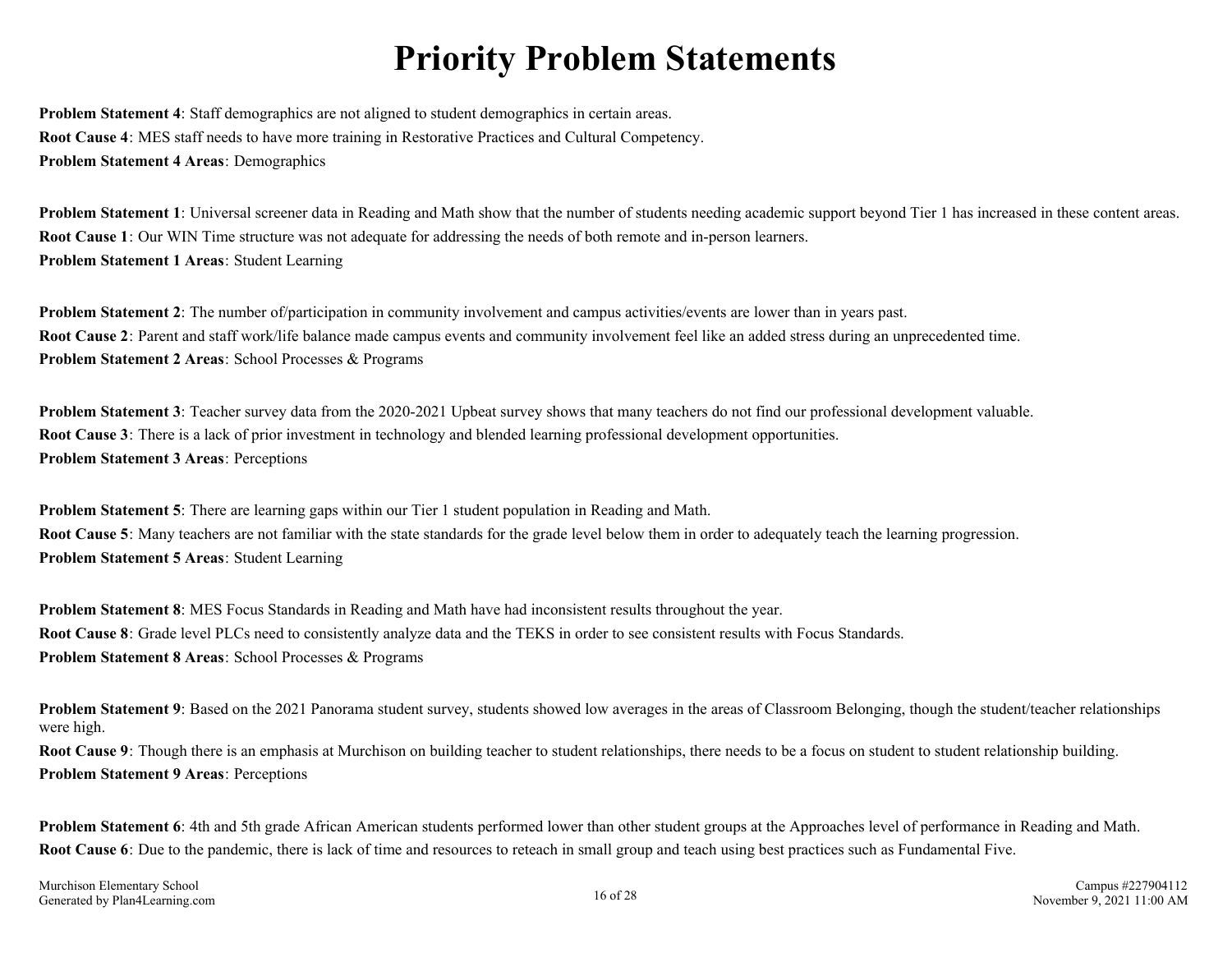**Problem Statement 6 Areas**: Student Learning

**Problem Statement 7**: English Learners performed lower than other student groups at the Approaches level of performance in Reading and Math. **Root Cause 7**: Many ELs were virtual learners in 2020-2021 and did not benefit from the support of peer interactions with non-ELs. **Problem Statement 7 Areas**: Student Learning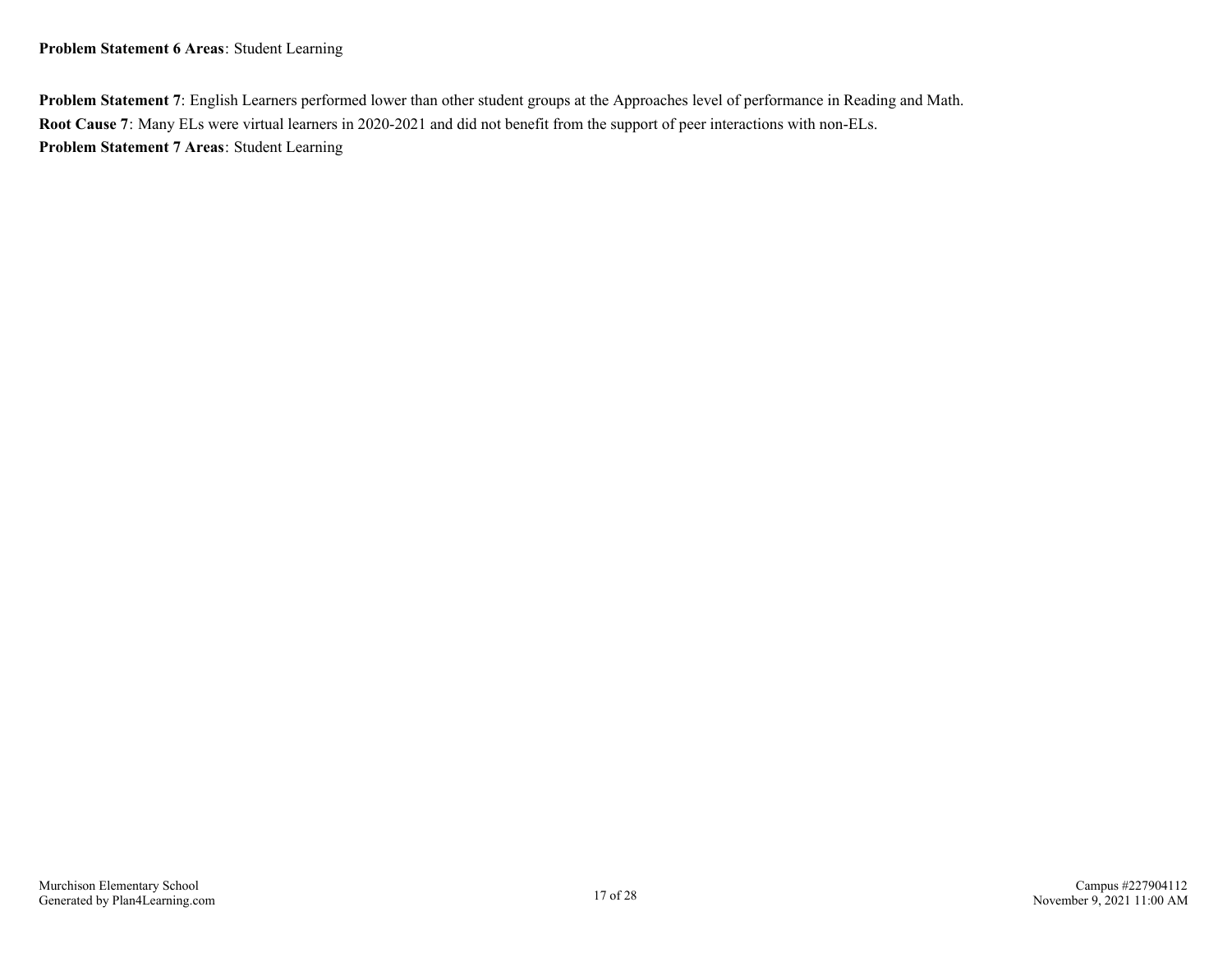## **Comprehensive Needs Assessment Data Documentation**

<span id="page-17-0"></span>The following data were used to verify the comprehensive needs assessment analysis: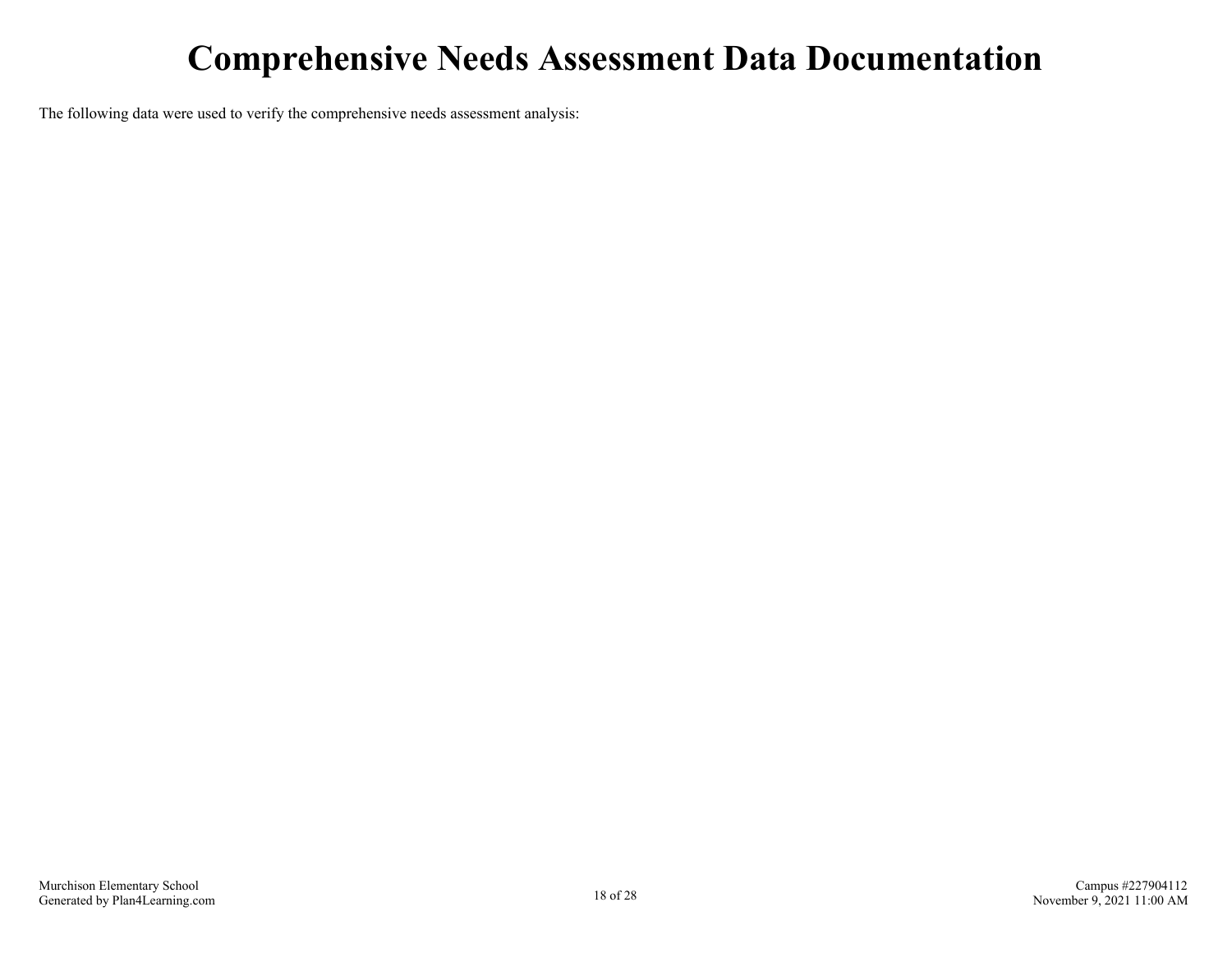## **Goals**

<span id="page-18-0"></span>**Goal 1:** PfISD will recruit, support, and retain teachers and principals.

**Performance Objective 1:** Murchison staff will continue to collaborate around effective strategies and practices by increasing student achievement of all student groups at all grade levels at Meets Grade Level performance to show an increase of 3% by May 2022.

**Evaluation Data Sources:** Common Assessments and STAAR results, professional development plan; PLC action plans, power walks, T-TESS data

### **Performance Objective 1 Problem Statements:**

**Student Learning**

**Problem Statement 2**: There are learning gaps within our Tier 1 student population in Reading and Math. **Root Cause**: Many teachers are not familiar with the state standards for the grade level below them in order to adequately teach the learning progression.

**School Processes & Programs**

**Problem Statement 2**: MES Focus Standards in Reading and Math have had inconsistent results throughout the year. **Root Cause**: Grade level PLCs need to consistently analyze data and the TEKS in order to see consistent results with Focus Standards.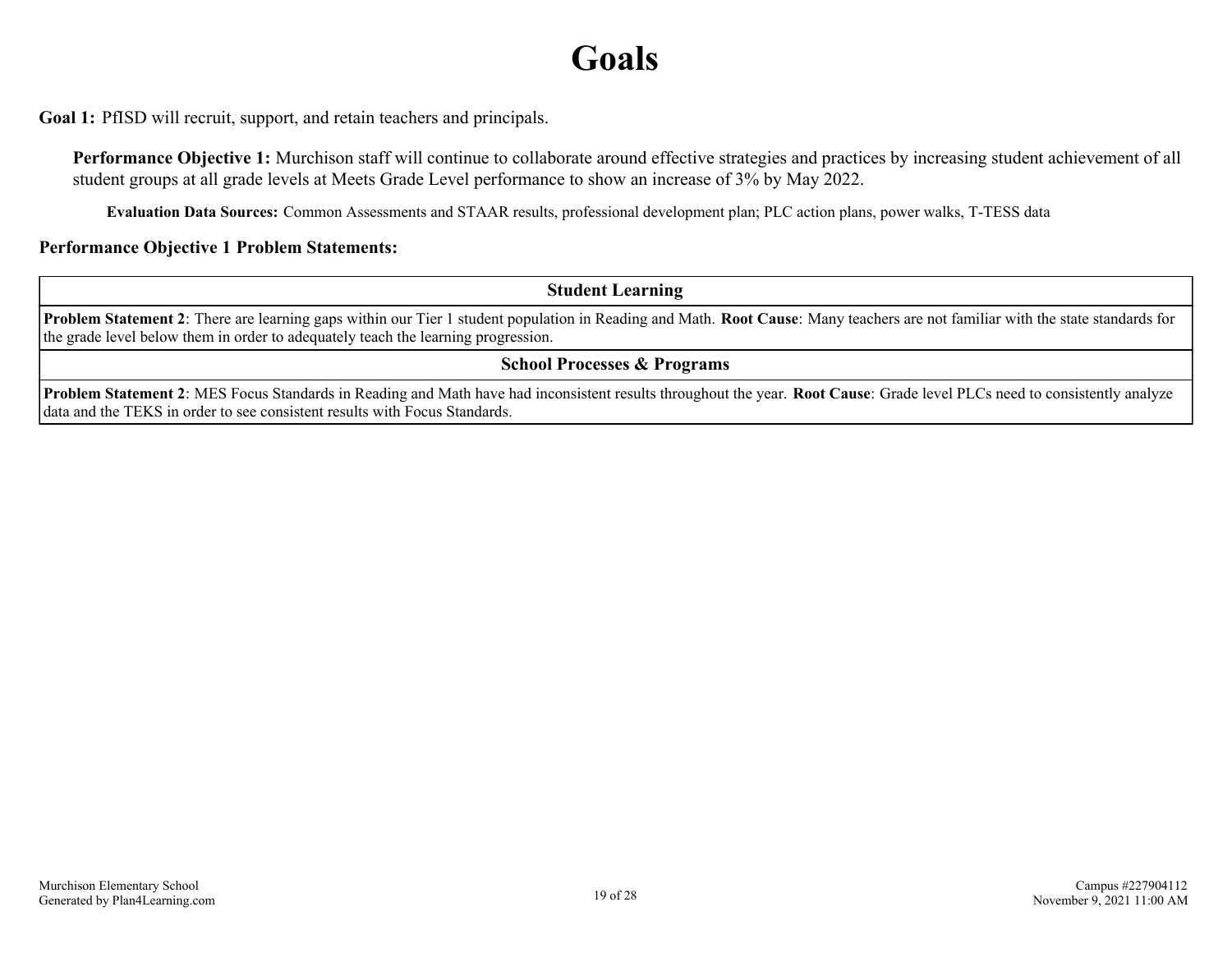**Goal 1:** PfISD will recruit, support, and retain teachers and principals.

**Performance Objective 2:** By May 2022, Murchison will provide differentiated professional development, team building and supports which will increase effective teaching, promote confidence of staff and maintain retention of current staff at a 90% rate.

**Evaluation Data Sources:** Surveys, retention rates

**Performance Objective 2 Problem Statements:**

**Demographics**

**Problem Statement 1**: Staff demographics are not aligned to student demographics in certain areas. **Root Cause**: MES staff needs to have more training in Restorative Practices and Cultural Competency.

**School Processes & Programs**

**Problem Statement 1**: The number of/participation in community involvement and campus activities/events are lower than in years past. **Root Cause**: Parent and staff work/life balance made campus events and community involvement feel like an added stress during an unprecedented time.

**Perceptions**

**Problem Statement 1**: Teacher survey data from the 2020-2021 Upbeat survey shows that many teachers do not find our professional development valuable. **Root Cause**: There is a lack of prior investment in technology and blended learning professional development opportunities.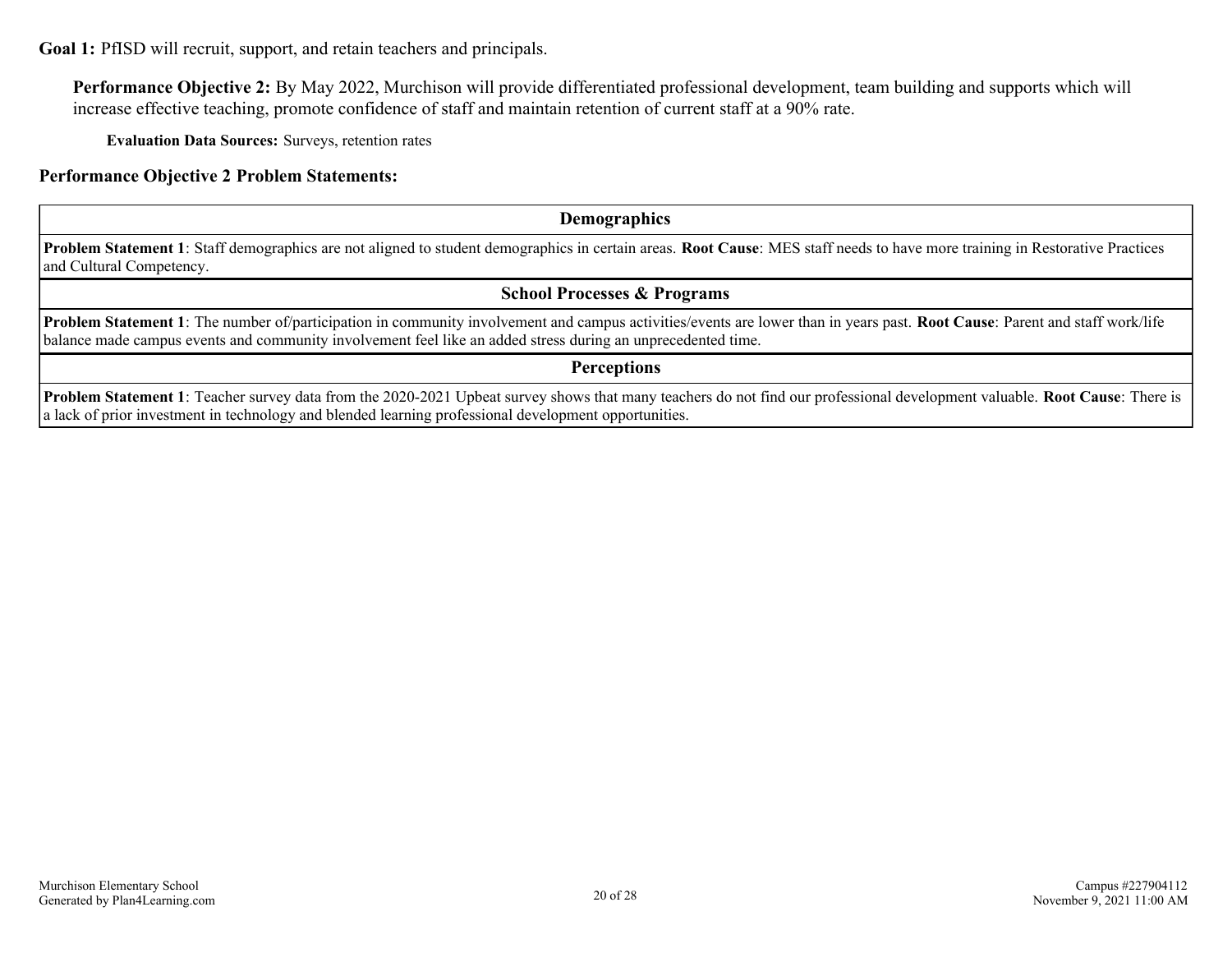**Goal 1:** PfISD will recruit, support, and retain teachers and principals.

**Performance Objective 3:** Murchison will improve systems of support for English Learners at all grade levels resulting in increases of the achievement of ELs by increasing scores on Common Assessments and/or STAAR by at least 10% in Math and Reading at the Approaches level by May 2022.

**Evaluation Data Sources:** STAAR, Star 360, TPRI, TX-KEA

**Performance Objective 3 Problem Statements:**

### **Student Learning**

**Problem Statement 4**: English Learners performed lower than other student groups at the Approaches level of performance in Reading and Math. **Root Cause**: Many ELs were virtual learners in 2020-2021 and did not benefit from the support of peer interactions with non-ELs.

**Perceptions**

**Problem Statement 1**: Teacher survey data from the 2020-2021 Upbeat survey shows that many teachers do not find our professional development valuable. **Root Cause**: There is a lack of prior investment in technology and blended learning professional development opportunities.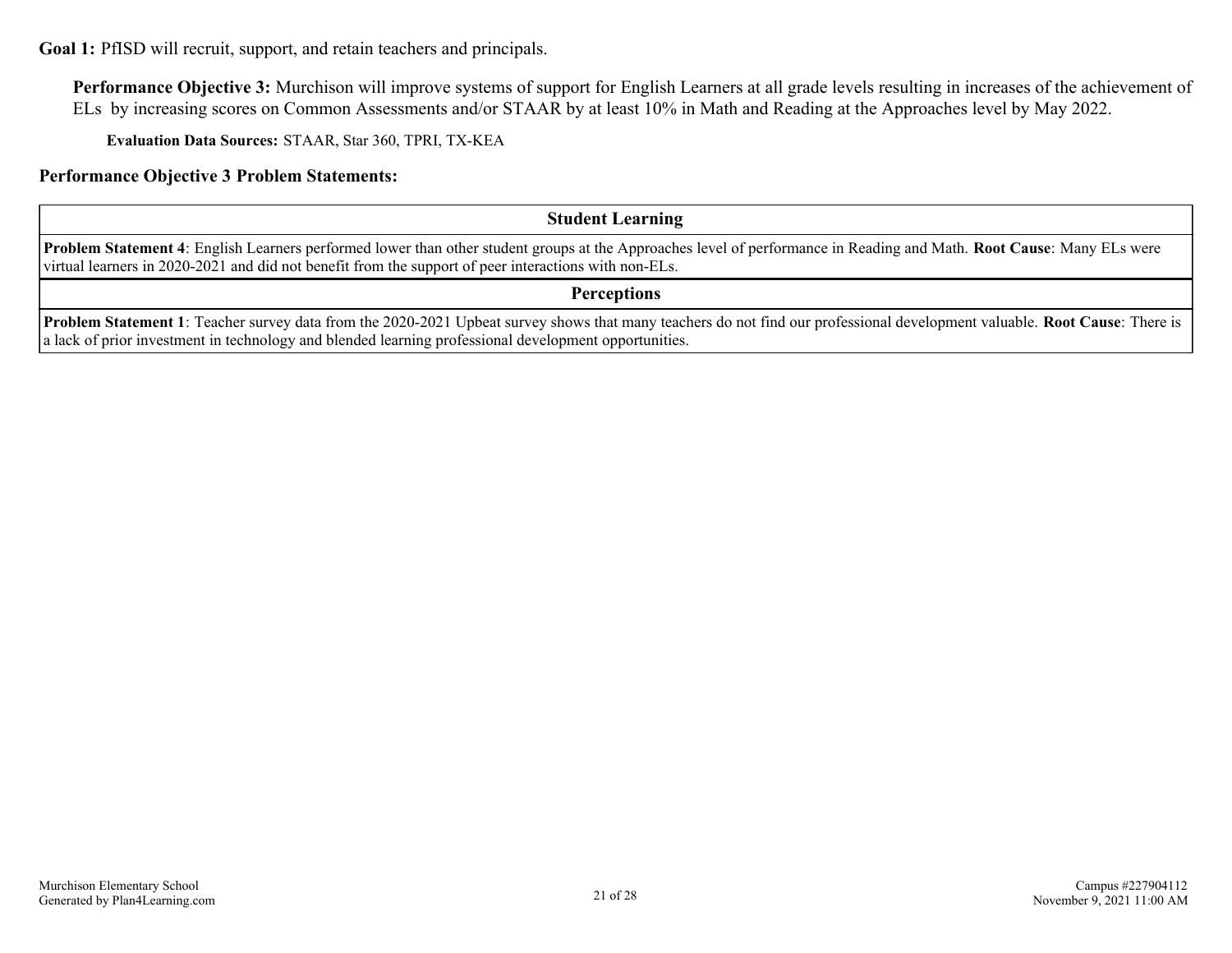<span id="page-21-0"></span>**Goal 2:** PfISD will build a foundation of reading and math.

**Performance Objective 1:** By the end of the 2021-2022 school year, MES will meet the Reading and Math needs of all students and each student group through high-quality classroom instruction and varied interventions ensuring at least one year's academic growth for a minimum of 85% of students, as measured by Star360, TPRI, TX-KEA and STAAR.

HB 3 Reading Goals:

The percent of 3rd grade students that score Meets Grade Level or above on STAAR Reading will increase to 72% by June 2022 and to 74% by June 2024.

The percent of PreK students that score on grade level or above in Reading (Emergent Literacy) on the Ready, Set, K! assessment will increase to 51% by June 2022 and to 54% by June 2024.

The percent of Kindergarten students that score on grade level or above in Reading on the TX-KEA assessment will increase to 84% by June 2022 and to 86% by June 2024.

The percent of 1st through 3rd grade students that score on grade level or above in Reading on the TPRI, Star 360, and STAAR Reading assessments will increase to 76% by June 2022 and to 78% by June 2024.

HB3 Math Goals:

The percent of 3rd grade students that score Meets Grade Level or above on STAAR Math will increase to 70% by June 2022 and to 72% by June 2024. The percent of PreK students that score on grade level or above in math on the Ready, Set, K! assessment will increase to 83% by June 2022 and to 85% by June 2024.

The percent of Kindergarten students that score on grade level or above in math on the TX-KEA assessment will increase to 65% by June 2022 and to 67% by June 2024.

The percent of 1st through 3rd grade students that score on grade level or above in math on the STAAR and Star 360 Mathematics assessments will increase to 84% by June 2022 and to 86% by June 2024.

**HB3 Goal**

**Evaluation Data Sources:** Evaluations will be based on the comparison between beginning and end of year assessment data collected in May 2022, including Ready Set K, Star360, TX-KEA, TPRI, DRA for students in PK - 3rd and STAAR Progress Measure for 4th - 5th graders.

### **Performance Objective 1 Problem Statements:**

### **Student Learning**

**Problem Statement 1**: Universal screener data in Reading and Math show that the number of students needing academic support beyond Tier 1 has increased in these content areas. **Root Cause**: Our WIN Time structure was not adequate for addressing the needs of both remote and in-person learners.

**Problem Statement 2**: There are learning gaps within our Tier 1 student population in Reading and Math. **Root Cause**: Many teachers are not familiar with the state standards for the grade level below them in order to adequately teach the learning progression.

**Problem Statement 3**: 4th and 5th grade African American students performed lower than other student groups at the Approaches level of performance in Reading and Math. **Root Cause**: Due to the pandemic, there is lack of time and resources to reteach in small group and teach using best practices such as Fundamental Five.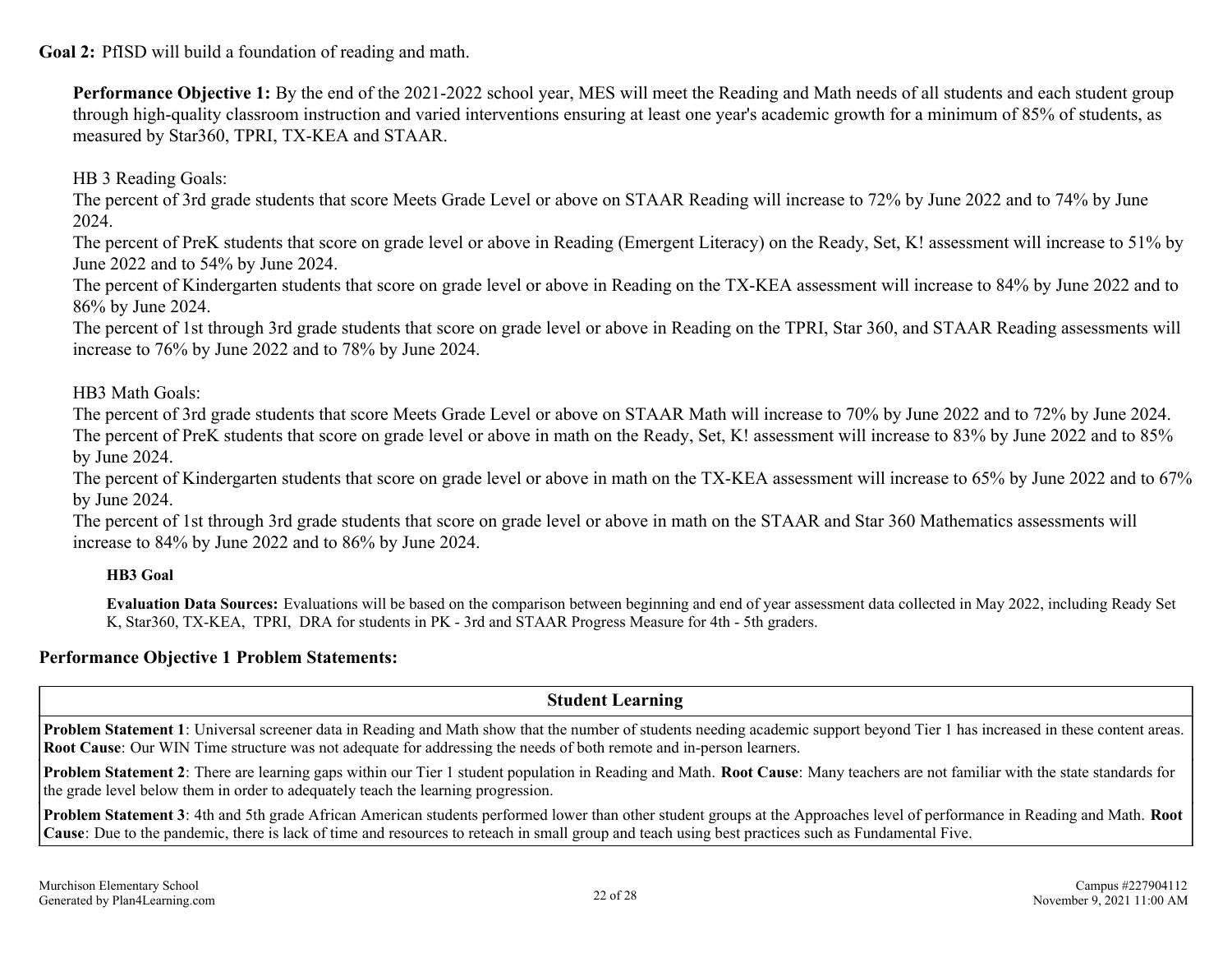### **School Processes & Programs**

**Problem Statement 2**: MES Focus Standards in Reading and Math have had inconsistent results throughout the year. **Root Cause**: Grade level PLCs need to consistently analyze data and the TEKS in order to see consistent results with Focus Standards.

### **Perceptions**

**Problem Statement 1**: Teacher survey data from the 2020-2021 Upbeat survey shows that many teachers do not find our professional development valuable. **Root Cause**: There is a lack of prior investment in technology and blended learning professional development opportunities.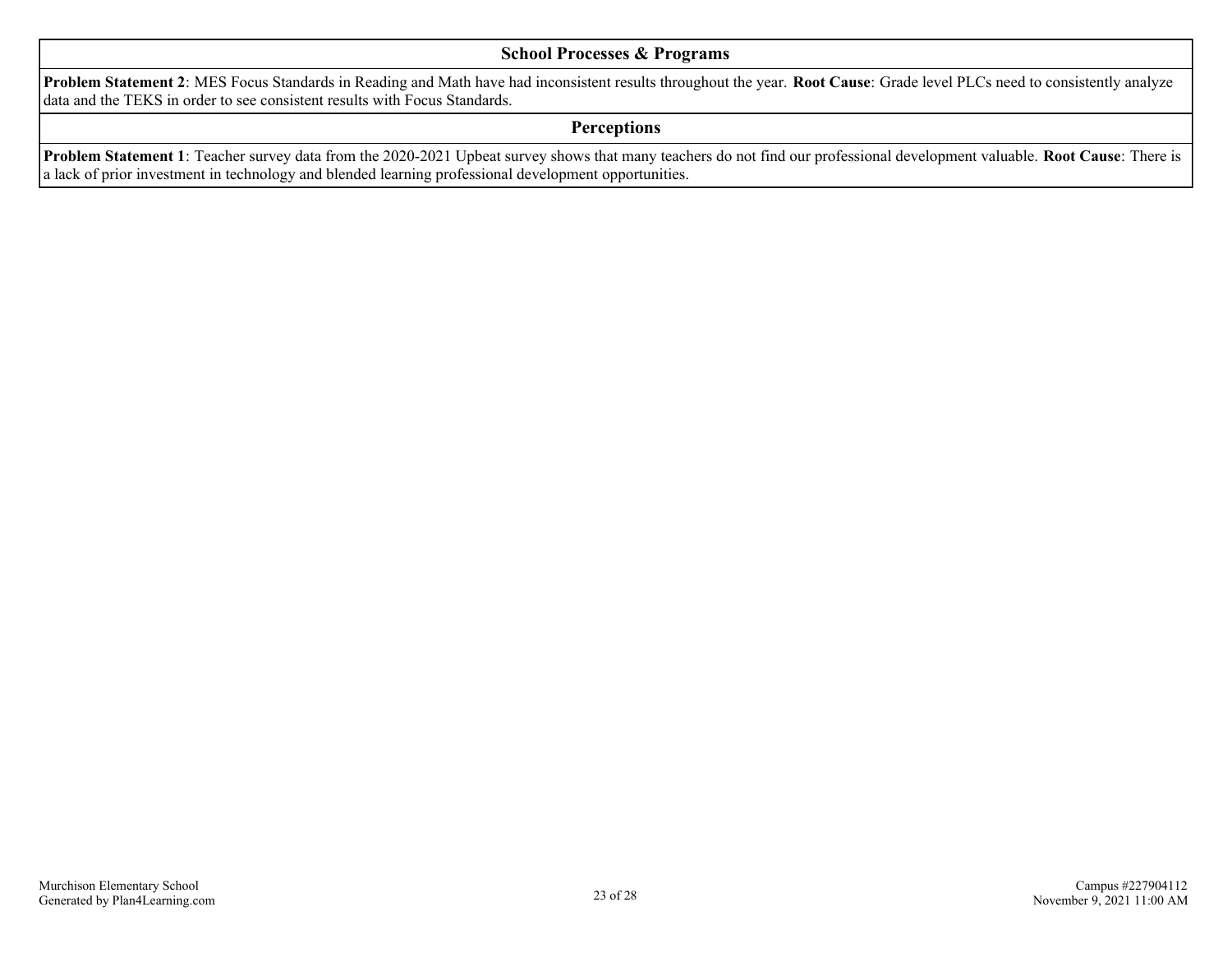<span id="page-23-0"></span>**Goal 3:** PfISD will connect high school to career and college.

**Performance Objective 1:** By May 2022, Murchison will focus on increasing the percentage of students scoring at least Satisfactory Writing on the district writing inventory by at least 5% and maintain levels of Meets and Masters on the 5th grade Science STAAR.

**Evaluation Data Sources:** 2022 STAAR science results

**Performance Objective 1 Problem Statements:**

### **Student Learning**

**Problem Statement 3**: 4th and 5th grade African American students performed lower than other student groups at the Approaches level of performance in Reading and Math. **Root Cause**: Due to the pandemic, there is lack of time and resources to reteach in small group and teach using best practices such as Fundamental Five.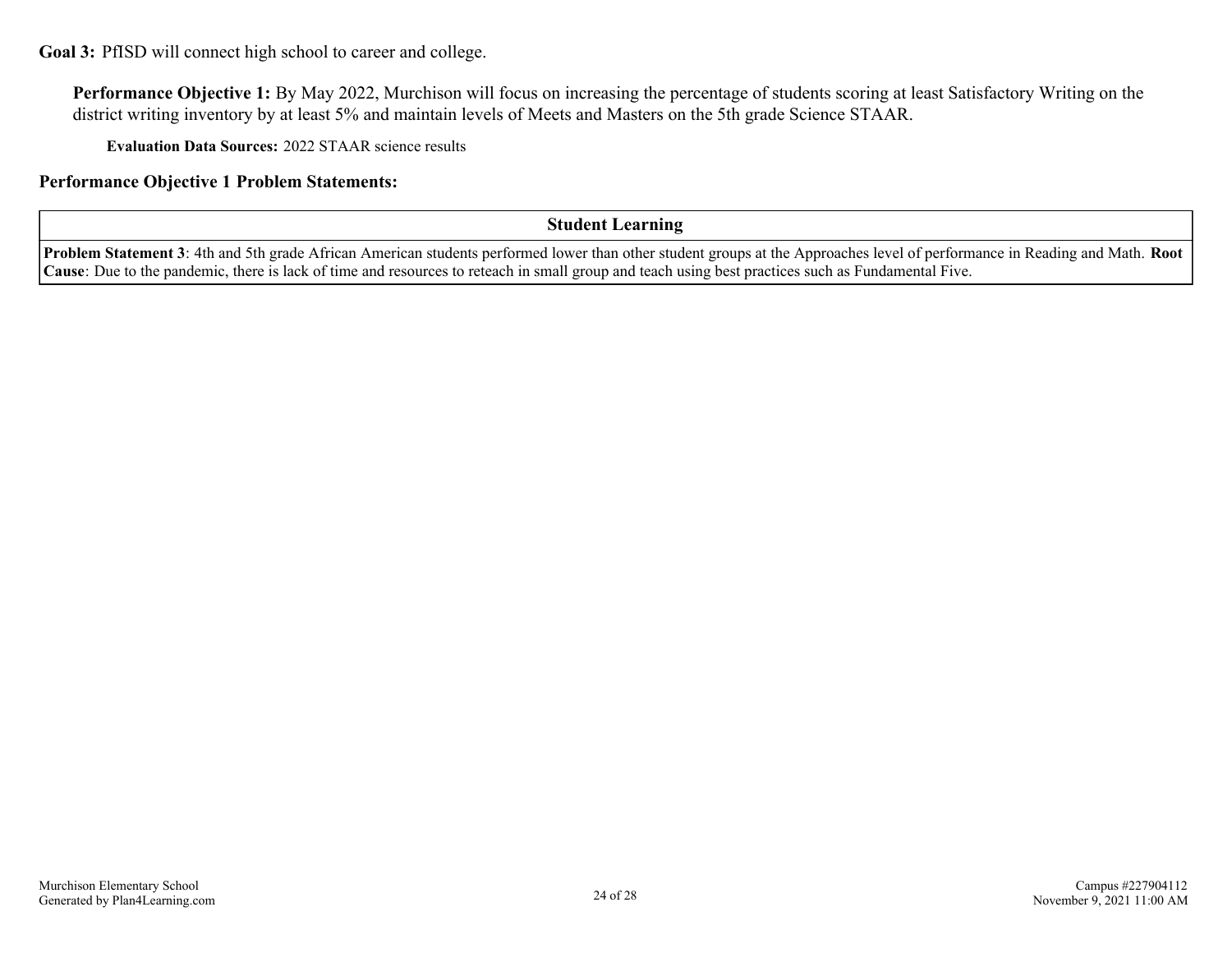**Goal 3:** PfISD will connect high school to career and college.

**Performance Objective 2:** By the end of the 2021-22 school year, Murchison Elementary will increase the campus attendance rate by a minimum of .25% above the 2020-2021 school year.

**Evaluation Data Sources:** Comparison of attendance rates year to year

**Performance Objective 2 Problem Statements:**

**Perceptions**

**Problem Statement 2**: Based on the 2021 Panorama student survey, students showed low averages in the areas of Classroom Belonging, though the student/teacher relationships were high. **Root Cause**: Though there is an emphasis at Murchison on building teacher to student relationships, there needs to be a focus on student to student relationship building.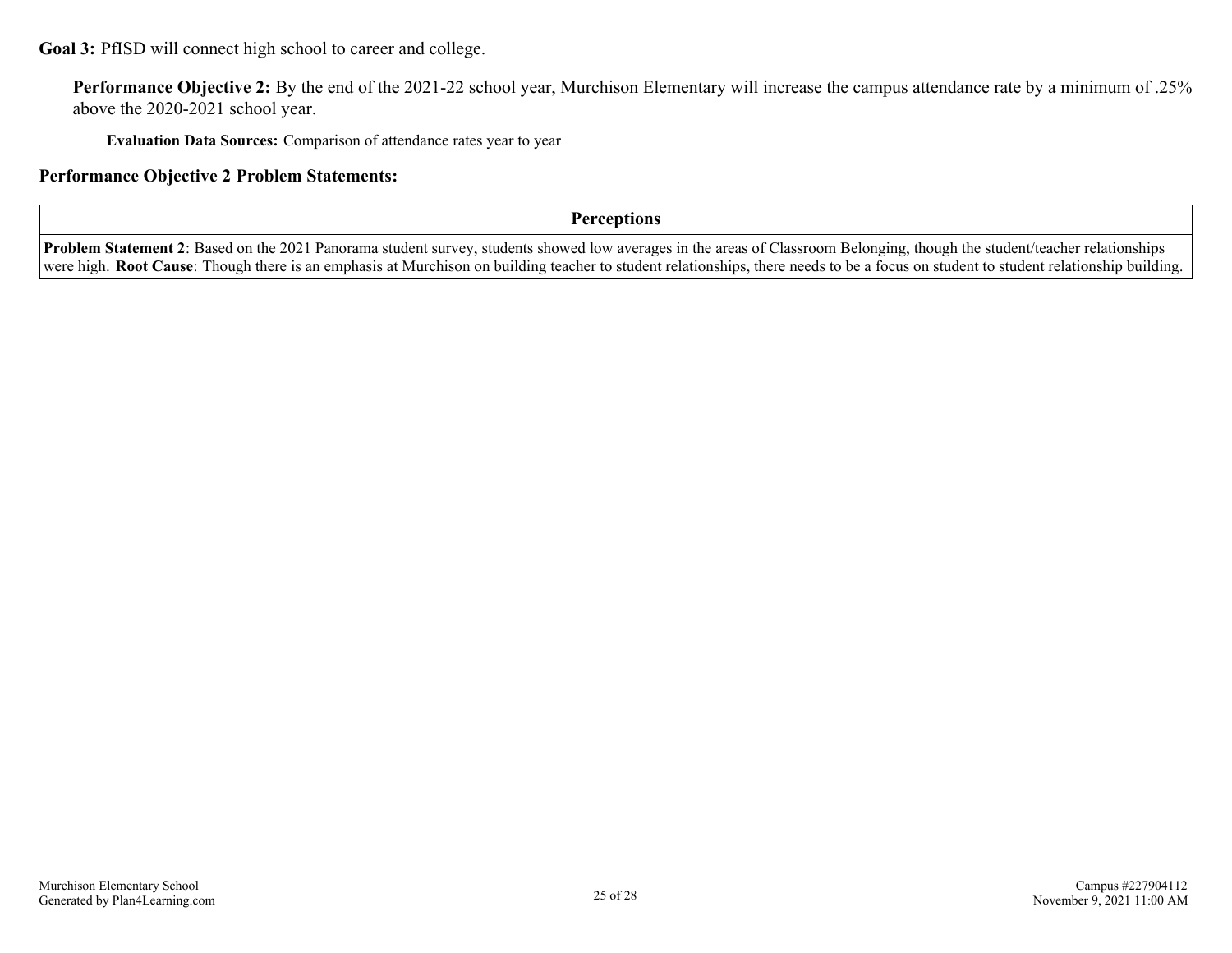**Goal 3:** PfISD will connect high school to career and college.

Performance Objective 3: MES will engage families consistently, though a variety of methods, resulting in a 5% increase in family support and engagement on the Spring 2022 Panorama Survey.

**Evaluation Data Sources:** Staff, student, and parent surveys

### **Performance Objective 3 Problem Statements:**

### **School Processes & Programs**

**Problem Statement 1**: The number of/participation in community involvement and campus activities/events are lower than in years past. **Root Cause**: Parent and staff work/life balance made campus events and community involvement feel like an added stress during an unprecedented time.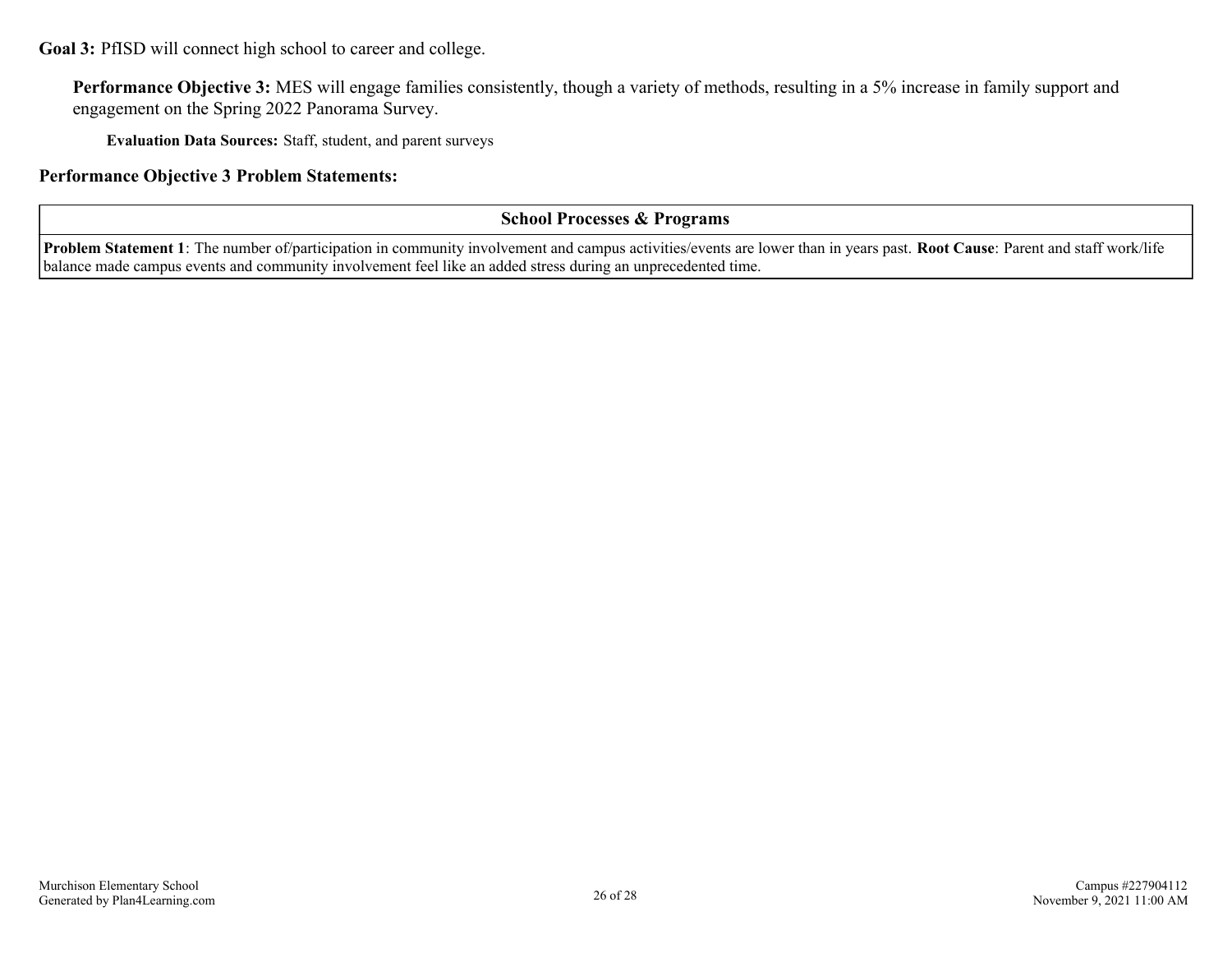### <span id="page-26-0"></span>**Goal 4:** PfISD will improve low performing schools.

**Performance Objective 1:** By the end of the 2021-2022 school year, Murchison will continuously create a healthy environment for students, staff and families, qualifying us as a Mayor's Healthy School acknowledgement as per the Mayor's Health and Fitness Council Rubric.

**Evaluation Data Sources:** Mayor's Health and Fitness Council Rubric

### **Performance Objective 1 Problem Statements:**

### **Demographics**

**Problem Statement 1**: Staff demographics are not aligned to student demographics in certain areas. **Root Cause**: MES staff needs to have more training in Restorative Practices and Cultural Competency.

**Perceptions**

**Problem Statement 2**: Based on the 2021 Panorama student survey, students showed low averages in the areas of Classroom Belonging, though the student/teacher relationships were high. **Root Cause**: Though there is an emphasis at Murchison on building teacher to student relationships, there needs to be a focus on student to student relationship building.